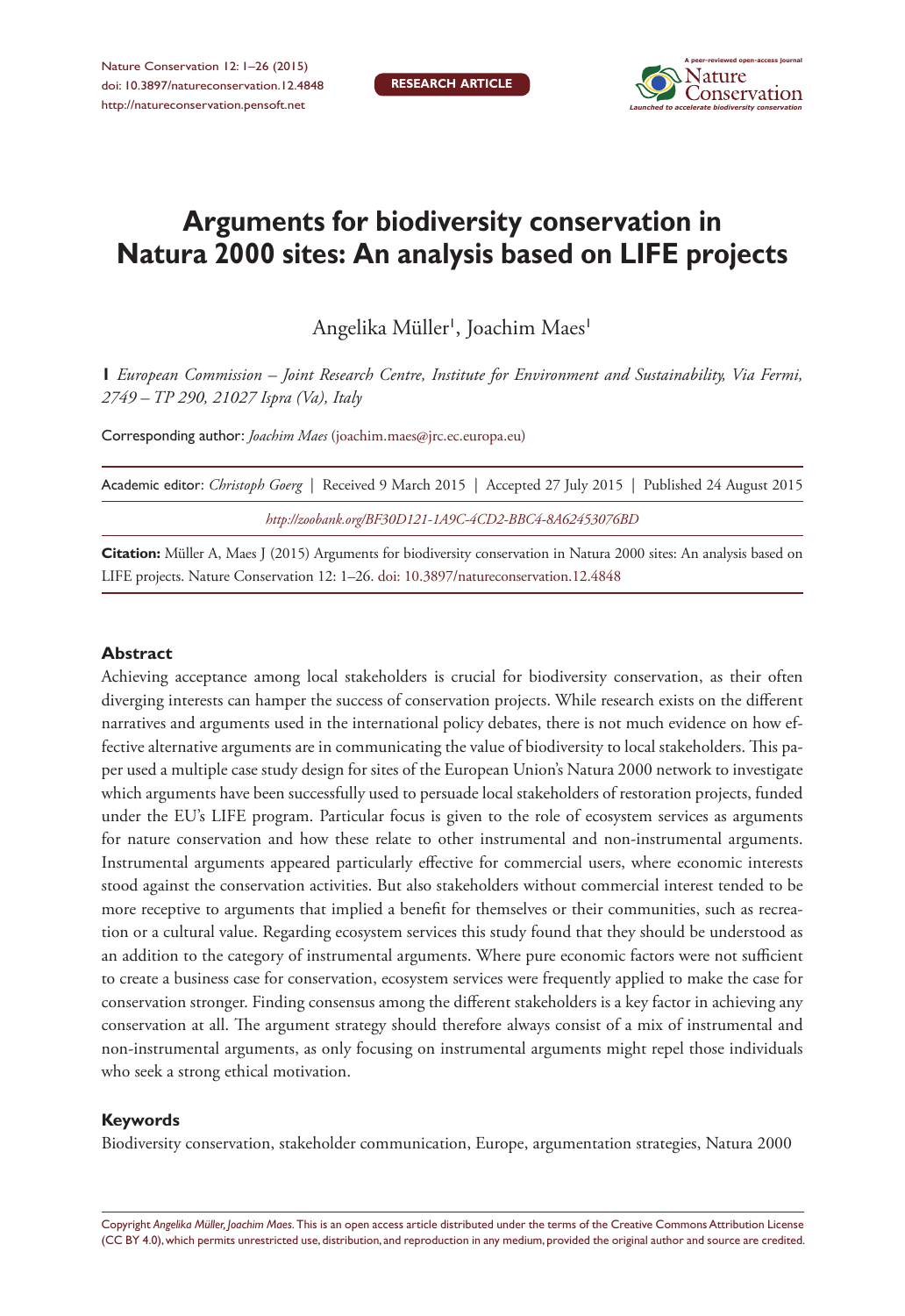## **Introduction**

Despite global political efforts under the Convention of Biological Diversity to conserve the world's biodiversity, it is still declining with unrestrained speed. In 2010 it became apparent that the global and European targets to halt biodiversity loss by then had not been achieved (Butchart et al. 2010). In response policy-makers came up with a new set of convention targets to be met by 2020 (Secretariat of the Convention of Biological Diversity 2010, European Commission 2011, Harrop 2011). To support the achievement of these new political targets, the scientific community has investigated various factors responsible for the past failure and has come up with suggestions for improvements (Mace et al. 2010, Rand et al. 2010).

One of these factors are conflicts between the conservation goals and the interest of different stakeholder groups at local scale (Folke et al. 2007). Building acceptance of the conservation actions among local stakeholders is therefore generally seen as pivotal to reduce conflicts and promote the achievement of conservation goals (Young et al. 2010). In particular implementing agencies of governmental conservation efforts have to deal with conflicting values or preferences of local stakeholders. While the conservation activities derive their normative justification from values expressed in regulation, neither the values underlying the law nor the normativity of the law itself, are uniformly recognized by local stakeholders. Implementing agencies can therefore employ alternative arguments that better relate to stakeholders' values and preferences in order to resolve potential conflicts.

Two main categories of arguments for nature conservation can be distinguished: instrumental arguments and non-instrumental arguments. Both lines of argumentation have been commonly used across cultures and periods. For instance, the political awareness shift towards environmental values and the need to protect these by specific regulation in western societies in the second half of the  $20<sup>th</sup>$  century was on the one side driven by instrumental arguments about human dependence on nature in publications such as 'The Tragedy of the Commons' (Hardin 1968) or ´The Limits to Growth` by the Club of Rome (Meadows et al. 1972). On the other side Aldo Leopold created with his 'Land Ethics' (Leopold 1949) one of the most influential ecological approaches about the inherent value of all life and strongly influenced the emerging environmentalism of that period. Both argument categories appeal to different people and can also sometimes lead to very different conclusions about what action should be taken.

While various scholars have investigated the political discourses at national or international level on biodiversity conservation (Väliverronen and Hellsten 2002, Hutton et al. 2005, Evans 2012), there has so far not been much research on the discourses at local level, in particular between implementing agencies and local stakeholders.

The Natura 2000 network is the European Union's main instrument for biodiversity conservation. It offers an ideal example to study the effectiveness of alternative arguments at local level, because it allows for comparisons between different sites, while all sites receive their normative motivation from the same legislative foundation. The network was established in 1992 under the Habitats Directive in order to protect key habitats and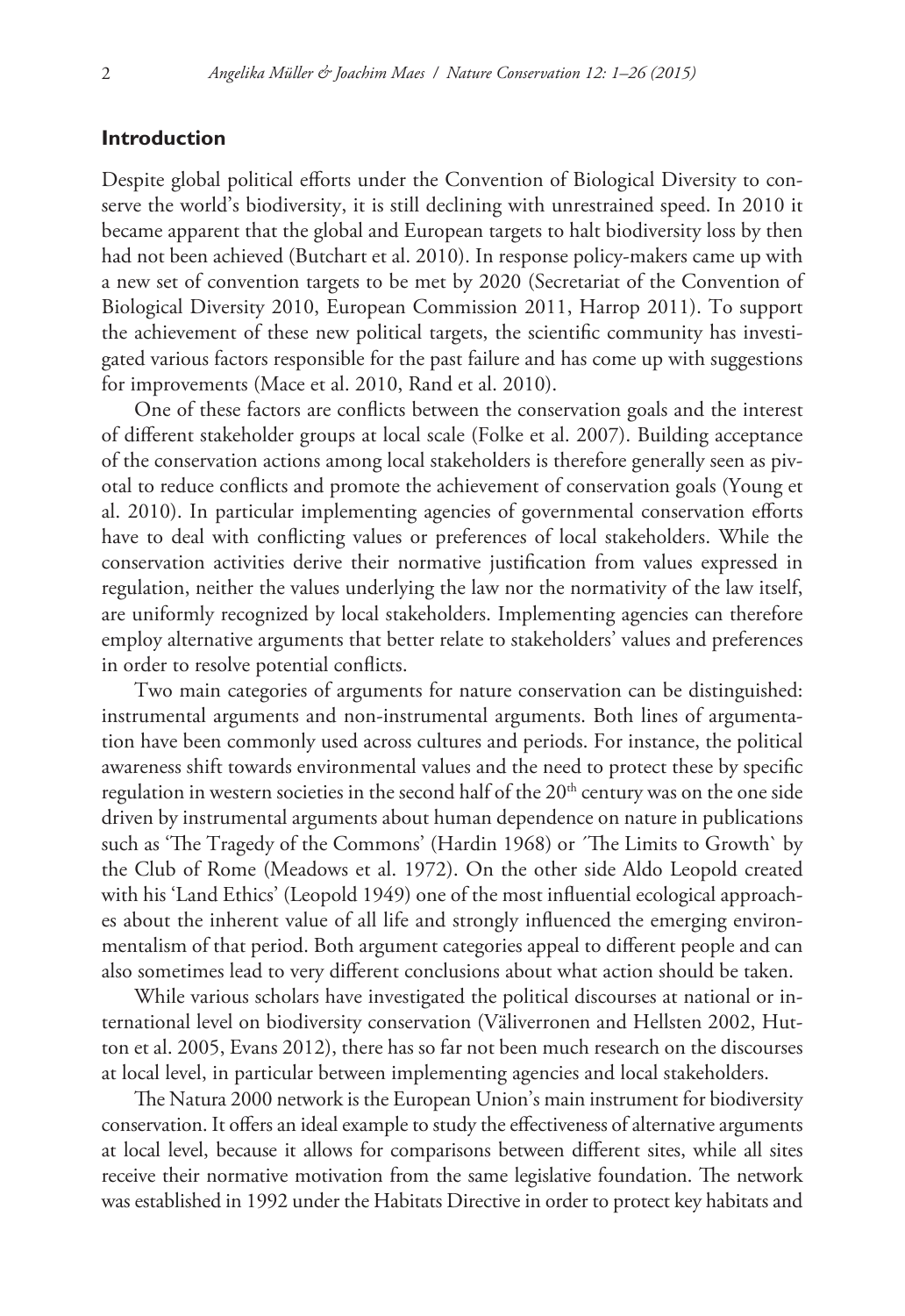species in Europe (Evans 2012). Its declared aim is 'to contribute towards ensuring biodiversity through the conservation of natural habitats and of wild fauna and flora in the European territory' (Council of the European Communities 1992). Thus biodiversity conservation is framed as a matter of conserving certain species and habitats. In the same line the criteria for site selection are based on a list of species and habitats.

While this perspective on biodiversity offers a high potential for operational action, it has been criticized by environmental philosophers as an 'itemizing approach' that neglects that people value biodiversity for reasons related to a contextual narrative (O'Neill et al. 2008)<sup>1</sup>. From this perspective it can therefore be expected that local stakeholders will not always share the normative values expressed in the Habitats Directive.

In fact many Natura 2000 sites have to deal with conflicts with local stakeholders. This paper will take a descriptive approach drawing on persuasion theory (O'Keefe 2002, Dainton and Zelley 2004) to explore which alternative arguments are effective in resolving conflicts with local stakeholders. It will do so in a multi-case study design that analyses experiences from different sites of the Natura 2000 network funded under the LIFE+ Nature fund. The study forms part of the EU funded project BESAFE, which investigates the effectiveness of alternative arguments for biodiversity. The main research question is which argumentation strategy proofs most effective in mitigating local conflicts or aversion against the conservation projects.

## **Methods**

#### **Data selection and data analysis**

This case study uses the Natura 2000 sites as example for analyzing which arguments are effective in communicating the value of biodiversity to local stakeholders. The multiple-case design was chosen because it generally offers stronger robustness of the results (Yin 2009, Stake 2013). This particular set-up allows to draw conclusions about transferability of arguments to other socio-economic and cultural contexts. At the same time the multiple-case design helps to extract suggestive evidence on mediating factors that might explain variations in effectiveness.

Our study used both document analysis and in-depth interviews to create a methodological triangulation. For the document analysis 365 Natura 2000 projects were selected from the LIFE online database. This database provides information on all projects funded under the LIFE fund, the main EU funding instrument for the environment. Only LIFE projects, classified under the strand 'Nature' were considered since these projects target restoration activities in Natura 2000 sites. Next we analyzed all the projects submitted and approved in the years 1992 to 1996, 2000, 2004, 2008,

<sup>1</sup> However, the Habitats Directive also makes a reference to 'natural habitats' which indicates a value for the historical concept of 'naturalness' (Lanzerath and Friele 2014). Nevertheless it can be argued that the site selection criteria of the habitats directive are clearly dominated by the 'itemizing approach'. Therefore our argumentation focuses on this aspect.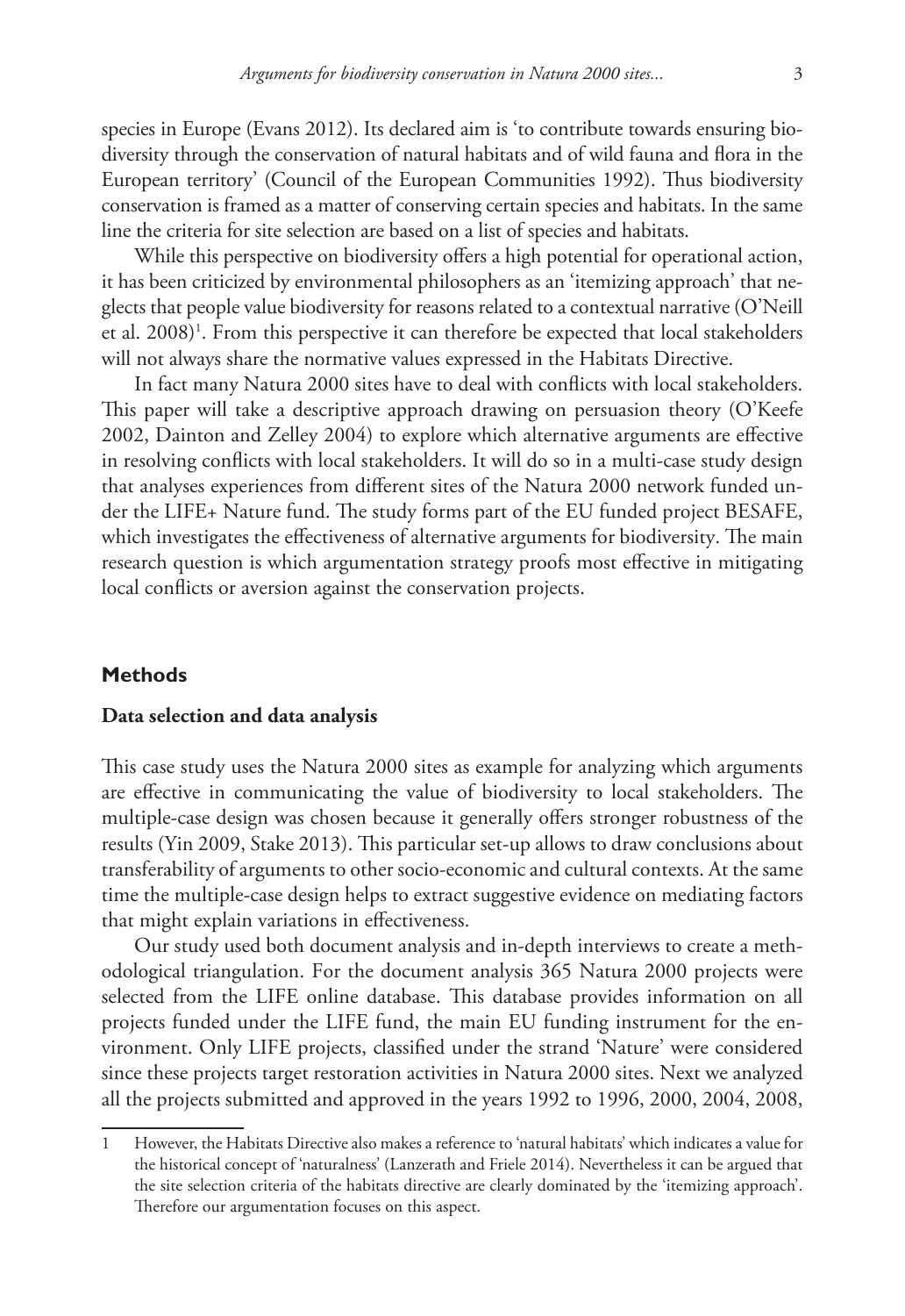2010, and 2011. Follow-up projects (projects which received funding more than once and encoded separately in the database) were not considered as separate projects in our analysis but analyzed together with the first project to avoid double or triple counting of arguments. In sum, our sample represents almost 25% of all the Nature projects funded under the LIFE program between 1992 and 2013.

The selected cases were analyzed with respect to the arguments which were used to present the project in the LIFE database, on the project website and in other public communication materials. As a result of this analysis the relative frequency of all appearing arguments was determined.

The frequency analysis yielded first insights into which arguments project managers expected to be effective. In addition, the results were used to guide the subsequent in-depth interviews with LIFE project managers. In total 55 project managers were invited to participate in the study. Out of these 14 responded and attended the interviews. The in-depth interviews aimed at exploring the perceptions of project managers about the effectiveness of alternative arguments. The interview protocol (Suppl. material 1) started with open questions for identifying the most relevant stakeholders and arguments. Open-ended questions are commonly used in qualitative research to encourage the interviewee to give his definition and structure of the situation as recommended (Dexter 2006). These questions were followed by targeted questions about specific stakeholder groups or arguments in order to deeper discuss certain aspects or to verify that the omission of certain arguments meant that they were perceived as irrelevant. The interviews were recorded and transcribed. Subsequently transcripts were coded based on stakeholder groups and argument types.

Codes of argument types were predefined and based on categories which were identified by Howard et al. (2013) through a literature review on potential arguments at an earlier stage of the BESAFE project. For the purpose of this case study the list of Howard et al. (2013) was simplified to a number of 20 different categories (Table 1).

In contrast codes for stakeholder groups were created by first using open coding and in a second step building meaningful categories. Stakeholder categories were based on their expected interest in the ecosystem. Many common frameworks for stakeholder analysis use interest as criterion. For instance Mitchell's stakeholder matrix categorizes stakeholders by interest and the power to influence outcomes (Mitchell et al. 1997). Similarly, Mendelow (1981) proposes a power-interest grid. Interest was chosen in this study as main criterion because it gives a first insight in the expected attitude towards certain arguments. While both frameworks measure interest as cardinal variable based on its intensity, we built qualitative categories. These distinguish between stakeholders whose interest in the ecosystem is primarily commercial, non-commercial or political.

After coding, the interviews were analyzed according to the structural framework which is presented in more detail hereafter. The results on different argument types were organized in tables for greater manageability. These tables present effectiveness of arguments by stakeholder group. The effectiveness of arguments is understood in this paper as a combination of observed and potential effectiveness. The full concept is described in a later paragraph. The table content should be understood as qualitative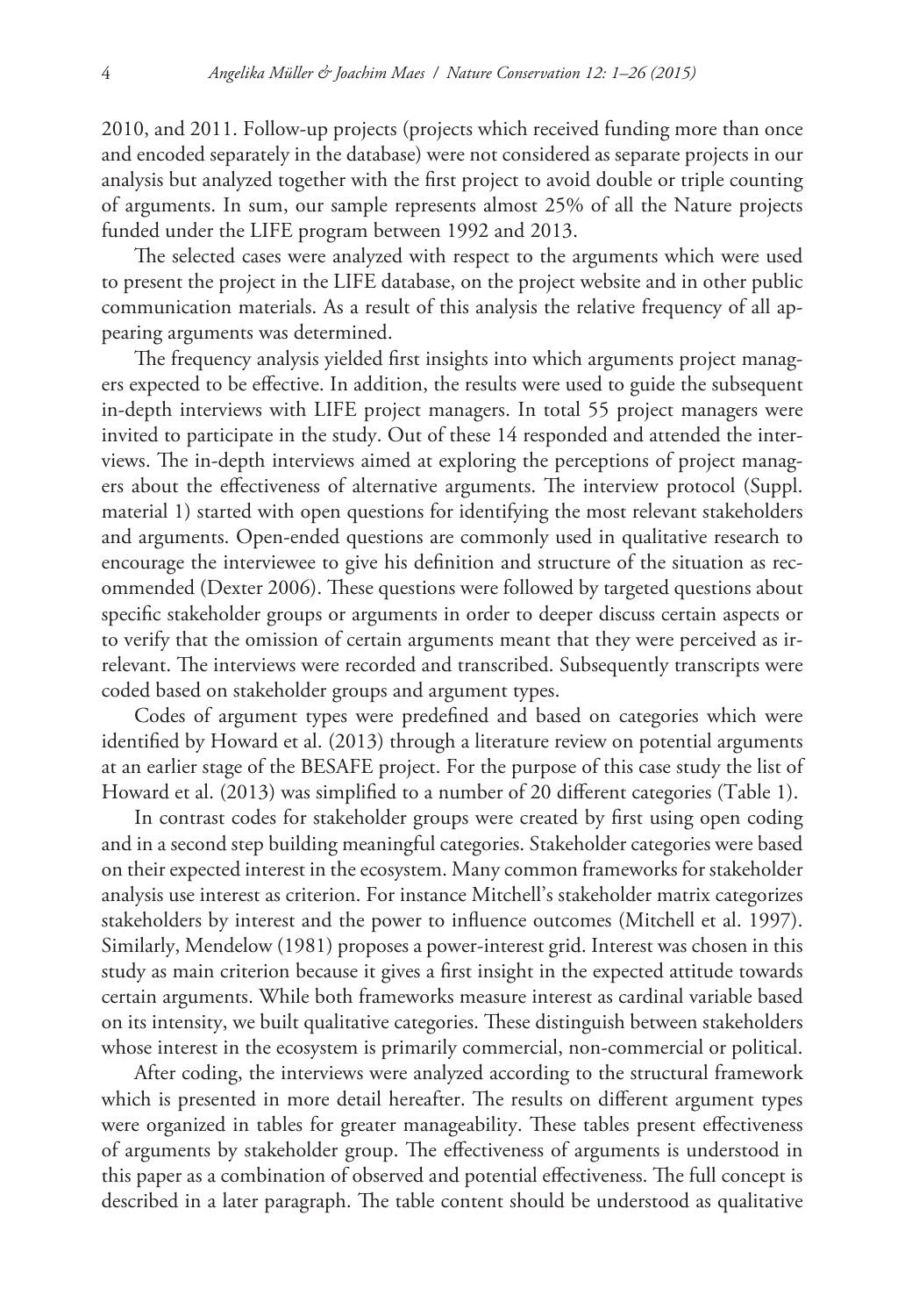Table 1. Classification of arguments (Argument types) and types of premise statements. Frequency of use of the argumentation in LIFE projects. The short names **Table 1.** Classification of arguments (Argument types) and types of premise statements. Frequency of use of the argumentation in LIFE projects. The short names between brackets are used in Tables 2-5. between brackets are used in Tables 2-5.

| Argument types     |                 | Type of premise statement (short name)                                                                                    | Frequency       | frequency (%)<br>Relative  |
|--------------------|-----------------|---------------------------------------------------------------------------------------------------------------------------|-----------------|----------------------------|
|                    |                 | Productivity, resources, industrial use of nature, market products (Productivity)                                         | 20              | 4.1                        |
|                    |                 | Contribution to regional economic growth (Growth)                                                                         | 24              | 5.0                        |
|                    | Economic        | Livelihoods, employment (Employment)                                                                                      | $\Box$          | 2.3                        |
|                    |                 | Direct payment/subsidy (monetary and non-monetary forms) (Subsidy)                                                        | $\circ$         | $\circ$                    |
|                    |                 | Provisioning services, emphasis on quality, naturalness, impacts on human well-being<br>(Provisioning ecosystem services) | $\overline{15}$ | 3.1                        |
| Instrumental       |                 | Regulating services, carbon, nutrients, water-functions leading to indirect benefits (Regulating<br>ecosystem services)   | $\overline{10}$ | 2.1                        |
|                    |                 | Recreation, aesthetic value/experience (Recreation and cultural ecosystem services)                                       | 38              | 7.9                        |
|                    | Social          | Human health, reduction in disease risk (Health)                                                                          | $\mathcal{L}$   | 0.4                        |
|                    |                 | Precaution, risk reduction, resilience of services (Resilience)                                                           | G               | 1.9                        |
|                    |                 | Intellectual stimulus (Intellect)                                                                                         | 24              | 5.0                        |
|                    |                 | Legal obligation (Legal)                                                                                                  | 18              | r<br>$\tilde{\mathcal{E}}$ |
|                    |                 | Reputation, looking good, winning customers/staff/voters (Reputation)                                                     |                 | 0.2                        |
|                    |                 | Options for future use, bio-prospecting (Options)                                                                         |                 | 0.2                        |
|                    |                 | Rights/values of nature itself, intrinsic value (Intrinsic)                                                               | 151             | 31.3                       |
|                    | Inherent        | Ethical, moral and religious obligations to nature (Ethical)                                                              | $\infty$        | 1.7                        |
| Non-               |                 | Achieving balance of nature, healthy systems, natural functions (Functions)                                               | 25              | 5.2                        |
| instrumenta        |                 | Social/cultural/heritage/collective well-being and welfare (Social well-being)                                            | $\overline{41}$ | 8.5                        |
|                    | Human happiness | Psychological/spiritual/individual well-being and biophilia (Individual well-being)                                       | $\circ$         | $\circ$                    |
|                    |                 | Sustainable development, obligation or values for future generation (Sustainability)                                      | 34              | 7.0                        |
| Goal not expressed |                 | Species conservation matters (Reason not specified)                                                                       | 51              | 10.6                       |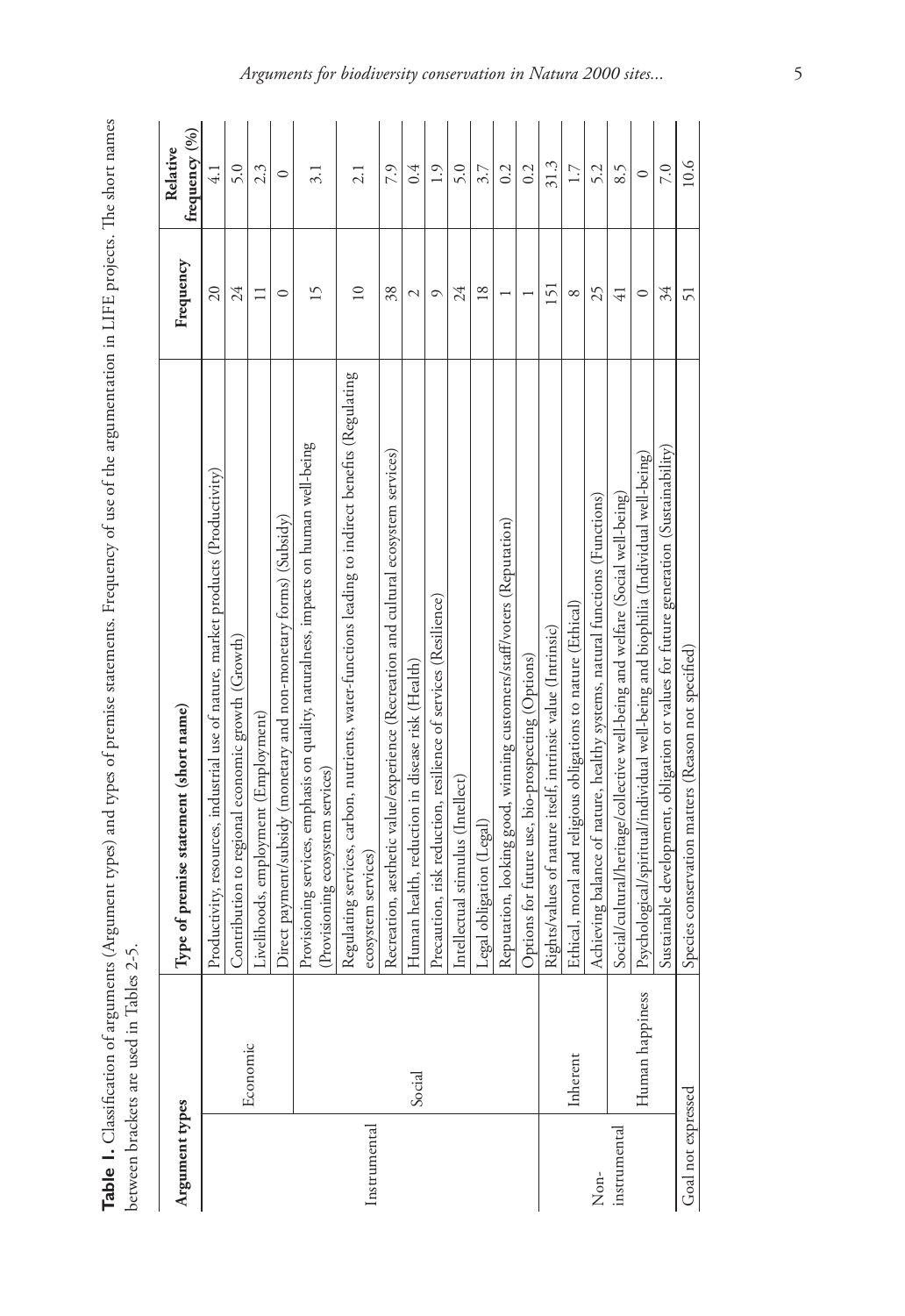information that describes the observed cases of this study. Tables should not be read as 'average' or 'universal' indicators of effectiveness, but solely summarize observations of our study. The transferability of these observations to other contexts is part of our analysis and is discussed accordingly in the respective paragraphs.

#### **Limitations**

Ideally an investigation of the effectiveness of arguments triangulates information on the perceptions of the communicator (in our case the project manager) with those of the recipient (in our case the stakeholders). However, data on stakeholder perceptions was difficult to obtain, because in many cases representative members of the stakeholder groups were difficult to identify. For the scope of this study we chose therefore to concentrate on the project managers as primary data source. This limitation bears the risk of a systematic bias if project managers willingly or unwillingly favored specific arguments or neglected others. Based on the interviews we assessed the risk of a willingly produced bias as low. The concern of an unwillingly produced bias, however, is more difficult to dispel. The persuasion through a specific argument is a cognitive process that takes place in the mind of the individual stakeholder. It is therefore only indirectly observable by project managers. Yet what project managers can observe is if the change in attitude translates into a change in behavior. For instance, a stakeholder that previously opposed the project might finally demonstrate acceptance but this was not recorded. Nevertheless the possibility of unwillingly produced bias remains and has to be considered when discussing the results.

A second limitation of the research design is the self-selection of interviewees into the study, as participants might systematically differ from project managers who did not respond to the invitation. In fact, it is likely that study participants have a higher than average level of awareness and interest in the topic of the study (the effective persuasion of stakeholder groups). Most likely participants have been more deeply engaged with the question as to how to communicate the value of their projects to relevant stakeholders. This should imply, however, that the study participants command over a more accurate perception about the effectiveness of arguments than their colleagues. Given these consideration self-selection seems no threat, but rather a quality feature of the study results.

# **Structural framework**

Our research question about the effectiveness of arguments is at its core effect-oriented. Therefore, this study draws on literature from persuasion theory (O'Keefe 2002, Dainton and Zelley 2004). Persuasion is understood as the process of changing behavior by means of argumentation. This paper does not use the classical differentiation between persuasion and conviction which distinguishes these by 'rational' and 'emo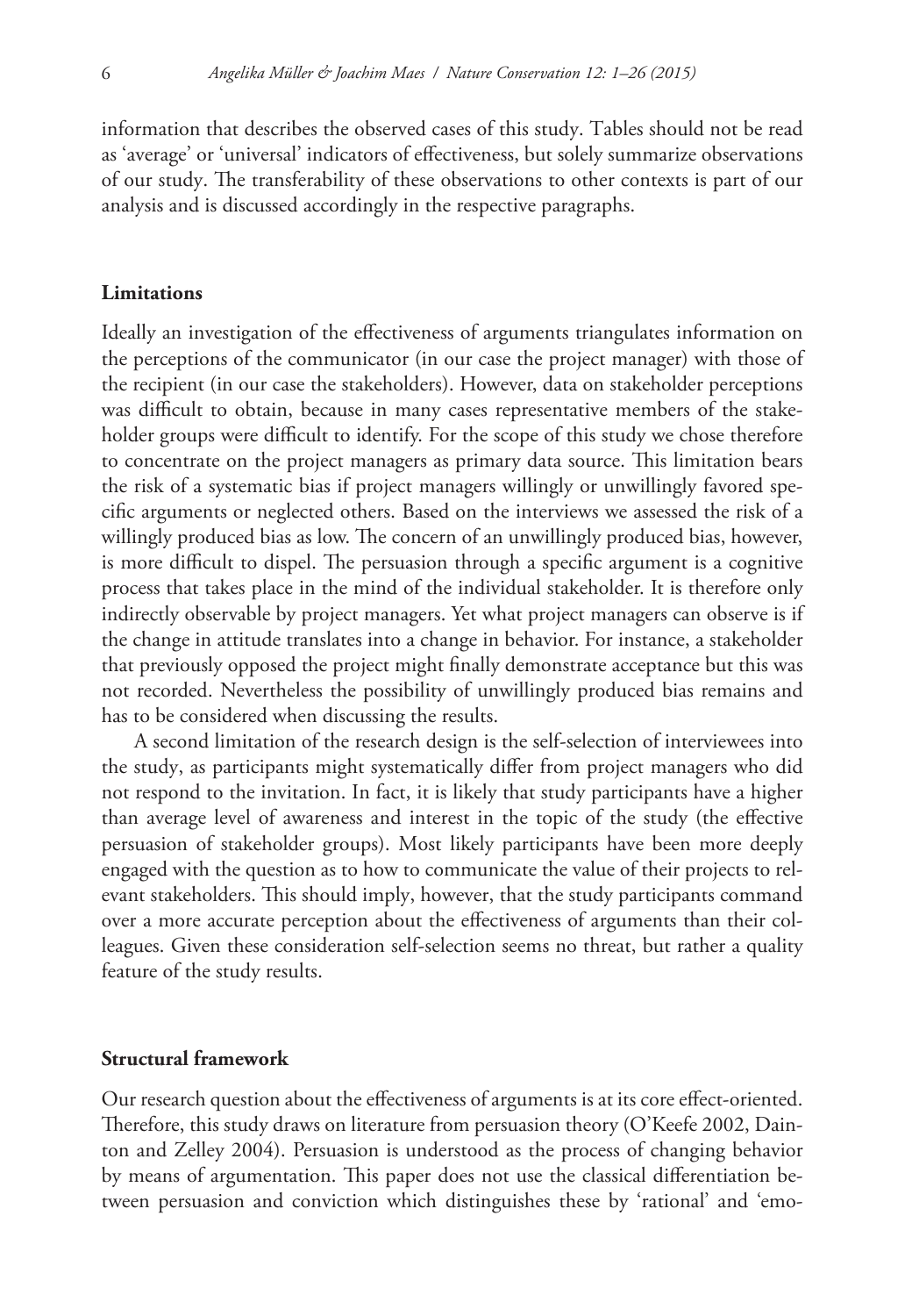tional' means of influence. Following O'Keefe (2002) it rather understands conviction as process to change attitudes as means in itself to achieve persuasion. The paper uses a relatively simple effect-oriented communication model to guide the analysis. It is builds on the classic understanding of communication as a linear process (Lasswell 1948). Although simple in its form, Lasswell's model is one of the most influential communication models (Shoemaker et al. 2004) and well suited for content analysis based on a quantitative approach. Hence we consider it as a useful method for our study which is based on the frequency of arguments and which has a clear focus on the effects of communication. As Lasswell's model does not account for context factors, we introduced some degree of non-linearity in our model and recognized that messages cannot be understood freely from their context, as first highlighted by Jakobson (1960). We therefore incorporated certain mediating factors in the model. Howard et al. (2013) identified already at an earlier stage of the BESAFE project the socioeconomic context, the ecological context, the stage in the policy cycle and the way of presenting the argument as relevant context factors. After accounting for these factors our model took the form as illustrated in Figure 1.

**Type of arguments.** As explained earlier the categorization of argument was also built on the work of Howard et al. (2013). Following their recommendations we used a framework that understands arguments as consisting in a premise statement and a conclusion. The premise statement itself typically consists of a claim and a reason. In our study the conclusion of each argument consists of the normative claim that a certain conservation action should be taken. Following Howard et al. (2013) our structural framework categorizes premise statements by the explicit or implicit reason expressed in the claim. It distinguishes between instrumental arguments, non-instrumental arguments and those where the goal is not expressed. Instrumental arguments are further divided in those referring to an 'economic benefit' and those referring to a 'social benefit'. Similarly, non-instrumental arguments are divided in those referring to 'human welfare' and to an 'inherent value'. In a next step we sorted all expected 20 arguments into these categories, which resulted in the argument categorization illustrated in Table 1.

**Message communicator and message recipient.** This study neglected for the most part to analyze the impact of communicator characteristics on message effectiveness for two reasons. Firstly, message communicators did not differ vastly as they were in each case the LIFE project manager. Typically these project managers were working for public authorities. Some project managers were employed by non-governmental organizations which receive government subsidies.

Secondly, the study focused on the argumentation and its effect on persuasion. The communicator identity played therefore a subordinated role and was consciously kept comparable among cases. Yet the possibility of an effect of the communicator identity was considered during the analysis of the observations.

In contrast, the identity of the message recipient varied strongly between and within single cases. It was expected to find strong variation in argument effectiveness between different stakeholder groups, as they share different norms, values and interests. After the open coding procedure stakeholders from single cases were categorized in four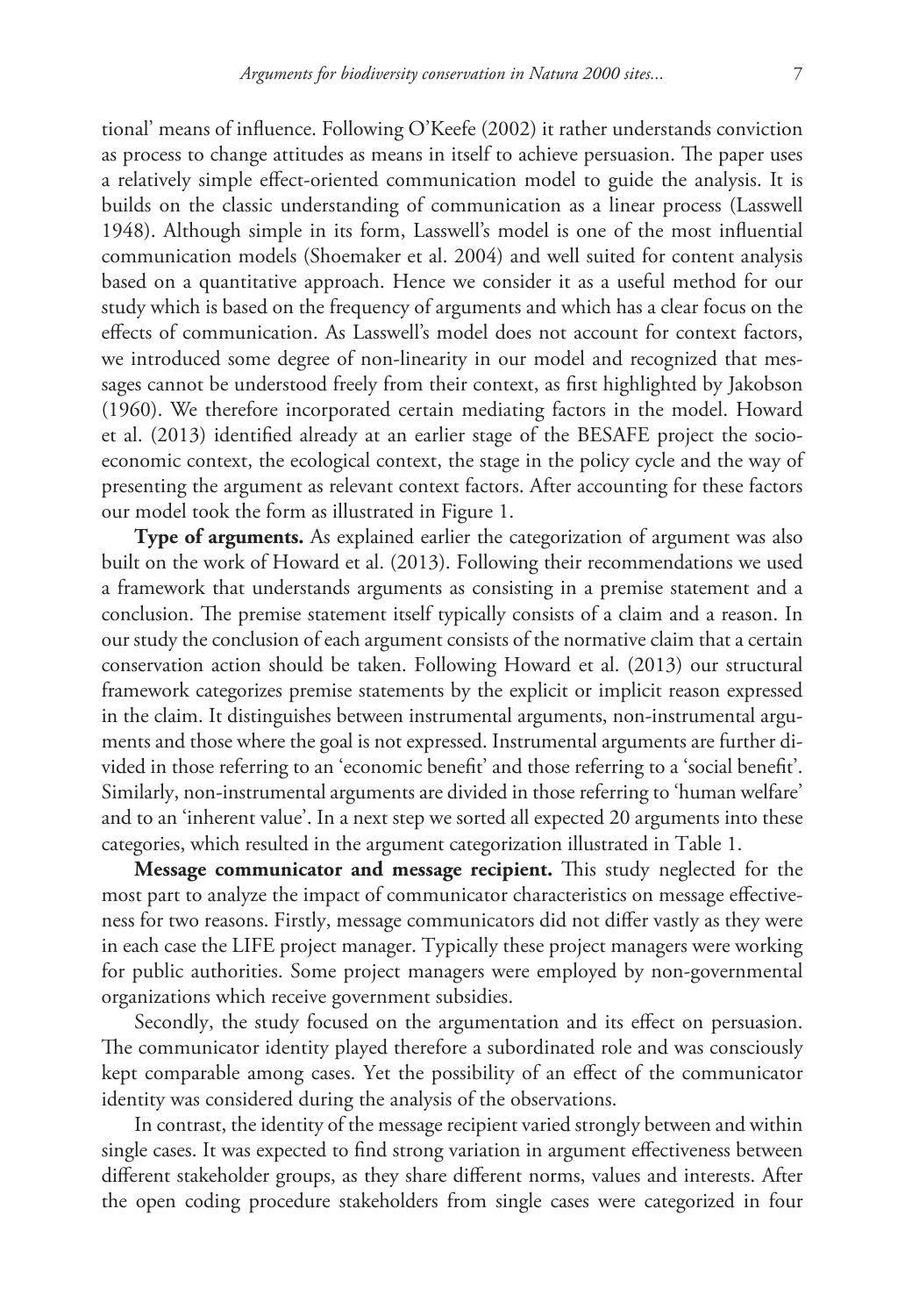

**Figure 1.** Structural framework used for the assessment of arguments to protect and restore biodiversity in LIFE projects across Europe.

groups to create a higher degree of abstraction of the results: commercial users of the ecosystem, non-commercial users, public agencies and civil society organizations.

**Socio-economic and ecological context and way of presenting the argument.**  It did not appear useful to analyze the socio-economic and ecological context using a predefined classification, because the number of single cases was relatively small. The context varied largely among the single cases, which would have resulted in individual categories for each single case. Instead, context variables were analyzed on a case by case basis to create suggestive evidence on their impacts. Similarly, the way of presenting the argument was not analyzed by a pre-defined framework, but on a case by case basis.

**Stage of the policy cycle/time dimension.** Primmer et al. (2014a) observed that arguments for biodiversity can affect the policy cycle at three stages. Arguments can appear before the policy framing and goal setting and influence its outcome. They can be used to operationalize goals into sub-goals, standards and working principles and thereby determine the implementation of the policy. In addition, arguments can be used in implementing the practice and in measuring its effects (ibid.). All argumentation of our multi-case study happened at the stage of implementation of the practice. Therefore, the policy stage was not a determining factor in our analysis.

**Argument effectiveness.** For measuring the effectiveness of an argument we used a framework developed by Primmer et al. (2014a). They distinguish between observed and potential effectiveness. While observed effectiveness can be studied by analyzing actual policy processes whose effects can be observed, potential effectiveness refers to how alternative arguments are valued by stakeholders or how effective they appear in experiments.

Measures for observed effectiveness are: persistence, accumulation, level-crossing, diffusion, and replacement. The persistence of an argument can be understood as its enduring over time (Primmer et al. 2014a). The accumulation signifies that an argument is growing in importance over time. Diffusion of an argument means that it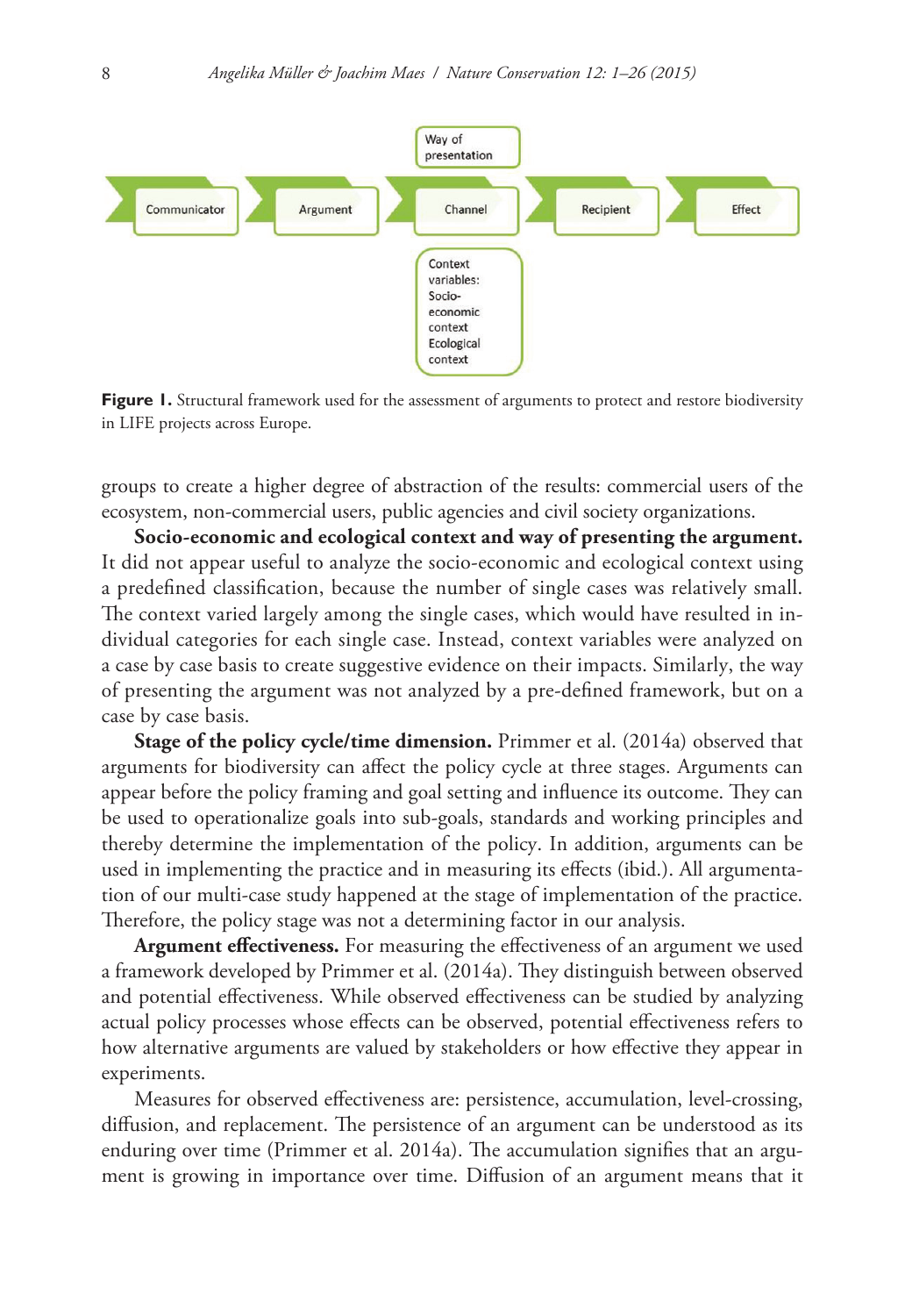reaches new audiences within the same level, whereas level-crossing implies that new levels or actors take up the argument in their discussion. Finally, replacing or overriding of one argument through another implies a low observed effectiveness.

Potential effectiveness can either be analyzed in a purely logical exercise or in assessing the attitudes of stakeholders to certain arguments. In this study we focused on the latter. In particular, we asked project managers about their expectations with respect to the effectiveness of specific arguments for particular stakeholders. The difference to observed effectiveness lies in the fact that project managers do not necessarily have the evidence from directly testing the arguments, but instead base their statements on their general knowledge of the stakeholders. Therefore data on potential effectiveness should be treated with care. Potential effectiveness was mainly used to backup findings formed on observed effectiveness and made up a relatively small part of the analysis.

## **Results**

#### **General description of the arguments used in the LIFE database**

A first assessment screened 365 LIFE projects for the argumentation on biodiversity they contain. The spatial distribution of the sample is presented in Figure 2 while the frequency in the use of the different arguments is available in the Table 1.

Studies were selected from all countries of the EU but there is some perceived bias towards Northern Italy and South Belgium, since several LIFE projects in these regions covered more than one Natura 2000 site which results in a clustered presentation in these areas.

Our study found a rich variety of arguments used to make a case for nature protection in Natura 2000 sites. The inherent argument that nature has a right or value of its own reappeared in almost a third of the of the Life projects included in the first screening phase. People also often underline the importance of conservation without going into detail (10.6% of the projects screened). Natura 2000 sites are also related to the cultural heritage of a region which is seen as important to protect.

Natura 2000 sites provide multiple ecosystem services which is reflected in the argumentation found in the project information sheets (13% of the projects used ecosystem services as argumentation). The role of the network in providing cultural ecosystem services, notably recreation and aesthetic values, is used to argue for the conservation of a site. Regulating and provisioning services appear as arguments as well but they are mostly not framed as ecosystem services. An argument which is regularly used is the water regulation capacity of Natura 2000 sites to store water and maintain hydrological functions.

Several projects also stress the importance of Natura 2000 sites for their contribution to the regional economy (5%), and in particular, to help achieve a more sustainable development (7%)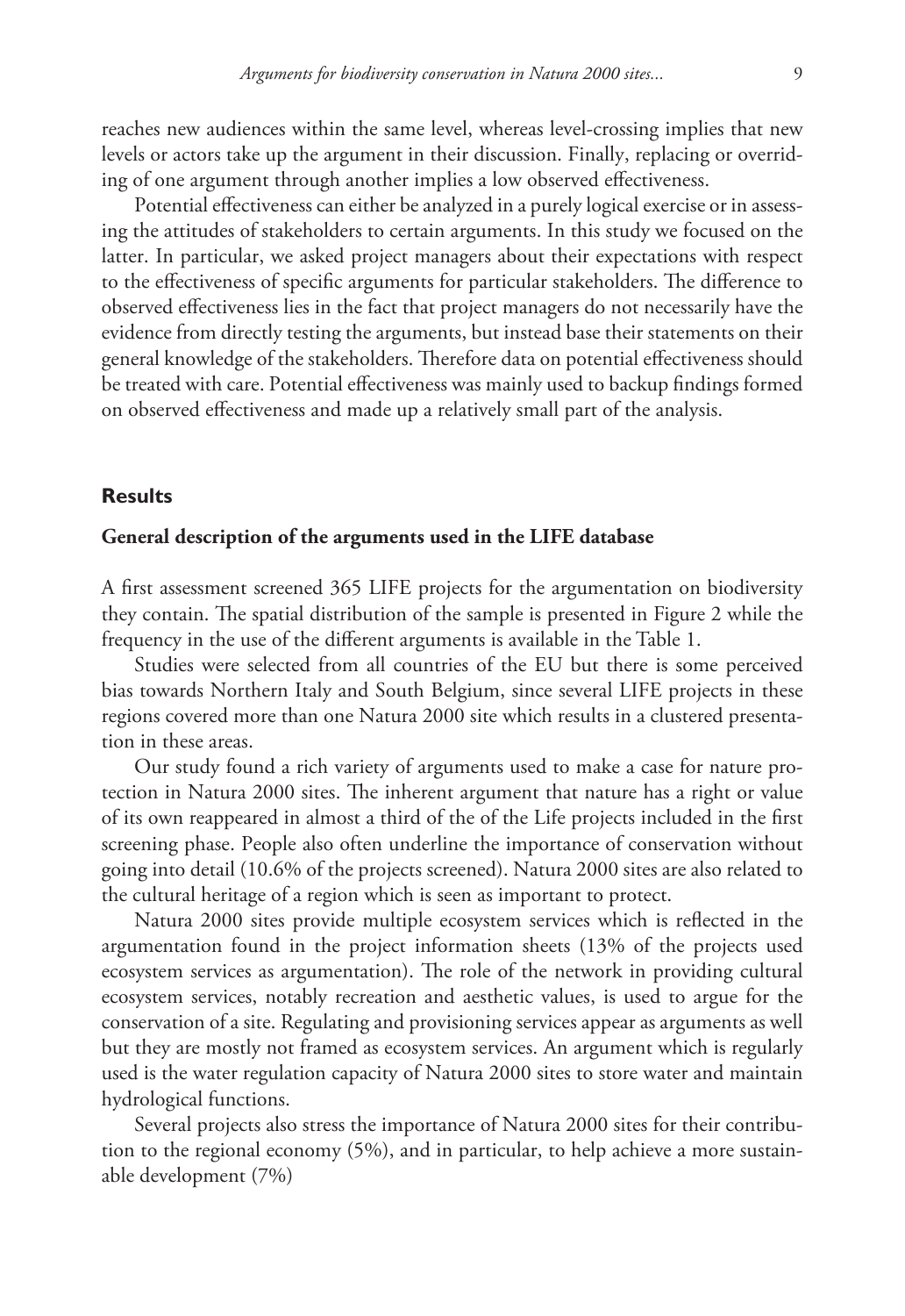

**Figure 2.** Sample of LIFE projects selected for the assessment. LIFE projects were mapped by linking the project number to the Natura 2000 sites where the project was implemented. Several projects cover more than one site, in particular in Northern Italy and Southern Belgium, which results in some clustering.

#### **In-depth assessment**

The in-depth assessments are based on interviews with project managers. Here we present a summary of the results per argument type (see Table 1). Tables 2–5 summarize the effectiveness of the argumentation per stakeholder group as well as the effectiveness assessment.

**Instrumental arguments – economic.** The most frequently used argument in this category was the general claim of a contribution to economic growth (Table 2) which was mentioned in nine out of the 14 interviews. This argument was several times paired with a reference to business opportunities through eco-tourism. In addition, project managers often argued with a direct payment or subsidy, particularly where it was intended to persuade commercial users. Increased productivity also found some mentioning, but project managers referred rarely directly to employment or livelihoods.

In general economic arguments showed high effectiveness among commercial users and public authorities. However, in several cases the economic arguments were actually not applicable to the context because commercial interests and conservation aims required opposing management options. For instance one project manager in Bulgaria stated that

'*the government wanted to build a ski area, a ski resort. And this is of course for the bear population very dangerous*.'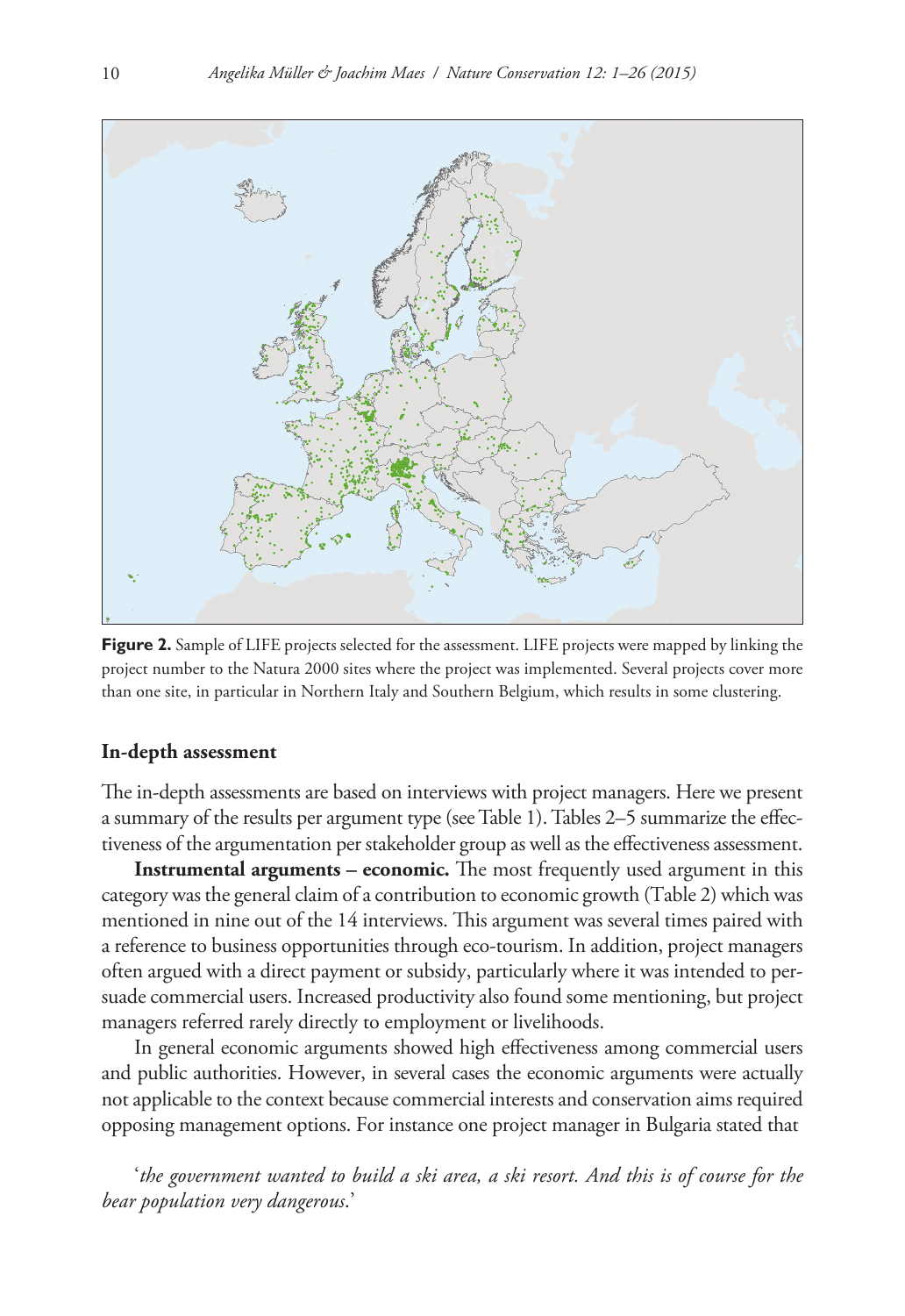|                    | Stakeholder group       | Productivity                                                         | Growth                                                                | Employment                                      | Subsidy                         |
|--------------------|-------------------------|----------------------------------------------------------------------|-----------------------------------------------------------------------|-------------------------------------------------|---------------------------------|
| Non-commercial     | General public          | Medium to low effectiveness                                          | Effective                                                             |                                                 |                                 |
| interest           | Schools                 | Low effectiveness                                                    | Not effective                                                         |                                                 | f,                              |
|                    | Visitors/Recreationists |                                                                      |                                                                       |                                                 |                                 |
| Commercial         | Landowners              | If applicable, very high effectiveness;                              | If applicable, effective; often                                       | If applicable, effective;                       | Effectiveness strongly varies;  |
| users interest     | Farmers/                | often not applicable, as productivity                                | not applicable, as economic and                                       | often not applicable,                           | also cases of counterproductive |
|                    | Fisheries               | and conservation interests diverge                                   | conservation interests diverge                                        | employment observable<br>as no direct impact on | subsidies observed              |
|                    | Stock breeders          | If applicable, very high effectiveness;                              | If applicable, effectiveness; often                                   |                                                 | Effective                       |
|                    |                         | often not applicable, as productivity                                | not applicable, as economic and                                       |                                                 |                                 |
|                    |                         | and conservation interests diverge                                   | conservation interests diverge                                        |                                                 |                                 |
|                    | Forestry                | Not applicable, as productivity and                                  | Often not applicable, as economic                                     | ı                                               |                                 |
|                    |                         | conservation interests diverge                                       | and conservation interests diverge                                    |                                                 |                                 |
| Political interest | Environmental           |                                                                      |                                                                       | $\mathbf{I}$                                    | f,                              |
|                    | <b>NGOs</b>             |                                                                      |                                                                       |                                                 |                                 |
|                    | Animal rights           | $\mathbf{I}$                                                         |                                                                       | $\mathbf{I}$                                    | $\mathfrak l$                   |
|                    | associations            |                                                                      |                                                                       |                                                 |                                 |
|                    | Municipalities and      | High effectiveness                                                   | High effectiveness; often not                                         |                                                 | Effective                       |
|                    | other public agencies   |                                                                      | conservation interests diverge<br>applicable, as economic and         |                                                 |                                 |
|                    |                         |                                                                      | Effectiveness assessment                                              |                                                 |                                 |
|                    | Persistence             | Persistent                                                           | Persistent                                                            |                                                 | Persistent for commercial users |
|                    | Accumulation            | If applicable, accumulating                                          | If applicable, accumulating                                           |                                                 | No accumulation                 |
|                    | Level-crossing          | If applicable, used by both local                                    | If applicable, used by regional and                                   |                                                 | No level-crossing               |
|                    |                         | government, civil society and                                        | local government and sometimes                                        |                                                 |                                 |
|                    |                         | sometimes commercial users                                           | civil society                                                         |                                                 |                                 |
|                    | Diffusion               | Some diffusion to general public                                     | Some diffusion to municipality                                        |                                                 | No diffusion                    |
|                    | Replacing               | If applicable, no replacing; if not<br>applicable replacing by legal | If applicable, no replacing; often<br>in combination with recreation/ |                                                 |                                 |
|                    |                         |                                                                      | tourism                                                               |                                                 |                                 |
|                    |                         |                                                                      |                                                                       |                                                 |                                 |

Table 2. Effectiveness of economic arguments per stakeholder group. **Table 2.** Effectiveness of economic arguments per stakeholder group.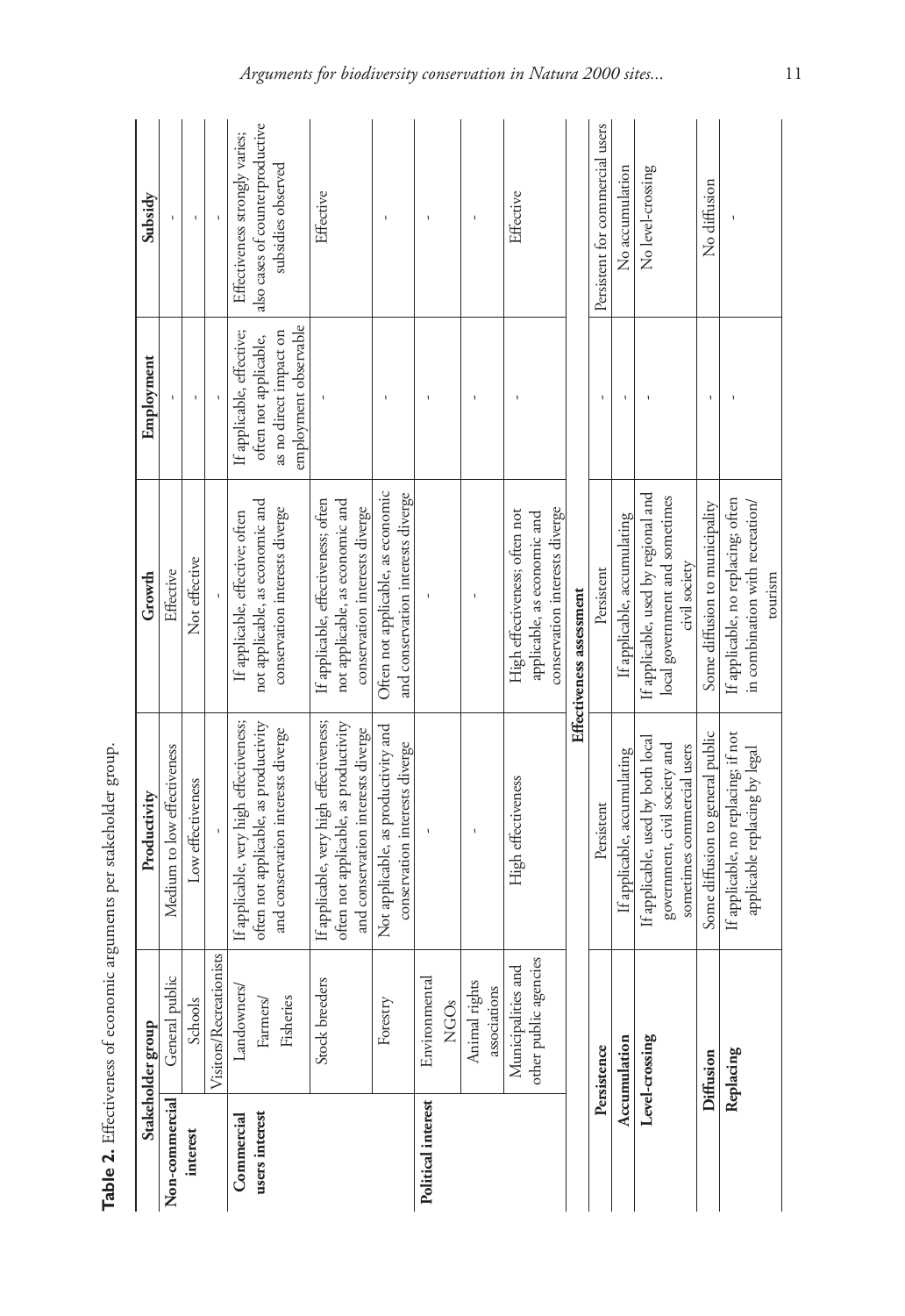The same was true for arguments about increased productivity. In almost all cases it was impossible to make this argument, as the demanded conservation measures were expected to deter optimal productivity. Consequently, in many cases conservation projects had to deal with strong opposition from commercial users.

Economic theory would typically suggest dealing with these conflicting interests by creating a business case for conservation. For instance this could be done through subsidizing the desired behavior. The examined cases in this study did not contain any incidence where the project management paid direct subsidies to the commercial users. Yet in several cases the project management employed commercial users in some of their activities, provided non-monetary assistance or highlighted the possibility to apply for other public subsidies. On the downside several cases reported financial incentives to be counterproductive. For instance, one interview partner stated that financial incentives were in his eyes not capable of introducing permanent behavioral change:

*And then we talk about the pragmatic motivation, this is very easy to convince maybe (…), because you will receive a payment. This is easy to convince, economic motivation. But this is very short term, because we have a very rapid change of values, we have economic inflation, but we have also a values' inflation.*

In another case public subsidies were found to be directly undermining conservation purposes. In a land conservation project the manager explained that they had failed to include fallow area in the project because land owners were receiving subsidies for these areas which were still classified as agricultural land.

For public authorities the case was more favorable. Economic aspects seemed to persuade municipalities in several cases. For example one project manager described the synergies between bird conservation and economic interest of the region like this:

*And we say, ok, guys, if you want nature tourism, you need angling and birding there. So if you want birds there, you have to have appropriate farming there which is favorable for the birds. So you want birds, you need to have extensive farming, extensive farming means late mowing, late mowing means that the farmers have a problem with the biomass, we don't know where to put the biomass because the hay is not anymore useable for animal feeding. And they say, ok, the biomass maybe can be used for biofuel, you can make pellets out of this biomass and you can heat houses. But then we say, ok, this means if the municipality would change their heating system into a heating from the biomass we would create a pre-condition that there could be a lot of birds and this would be a pre-condition for nature tourism. So we try to put this logic scheme, we try to come with economic figures.*

Economic arguments were rarely used for non-commercial users of the ecosystem, because project managers expected them not to be effective with that group. Two of the examined cases suggest that local social cohesion may be a factor that makes the general public more receptive to economic arguments.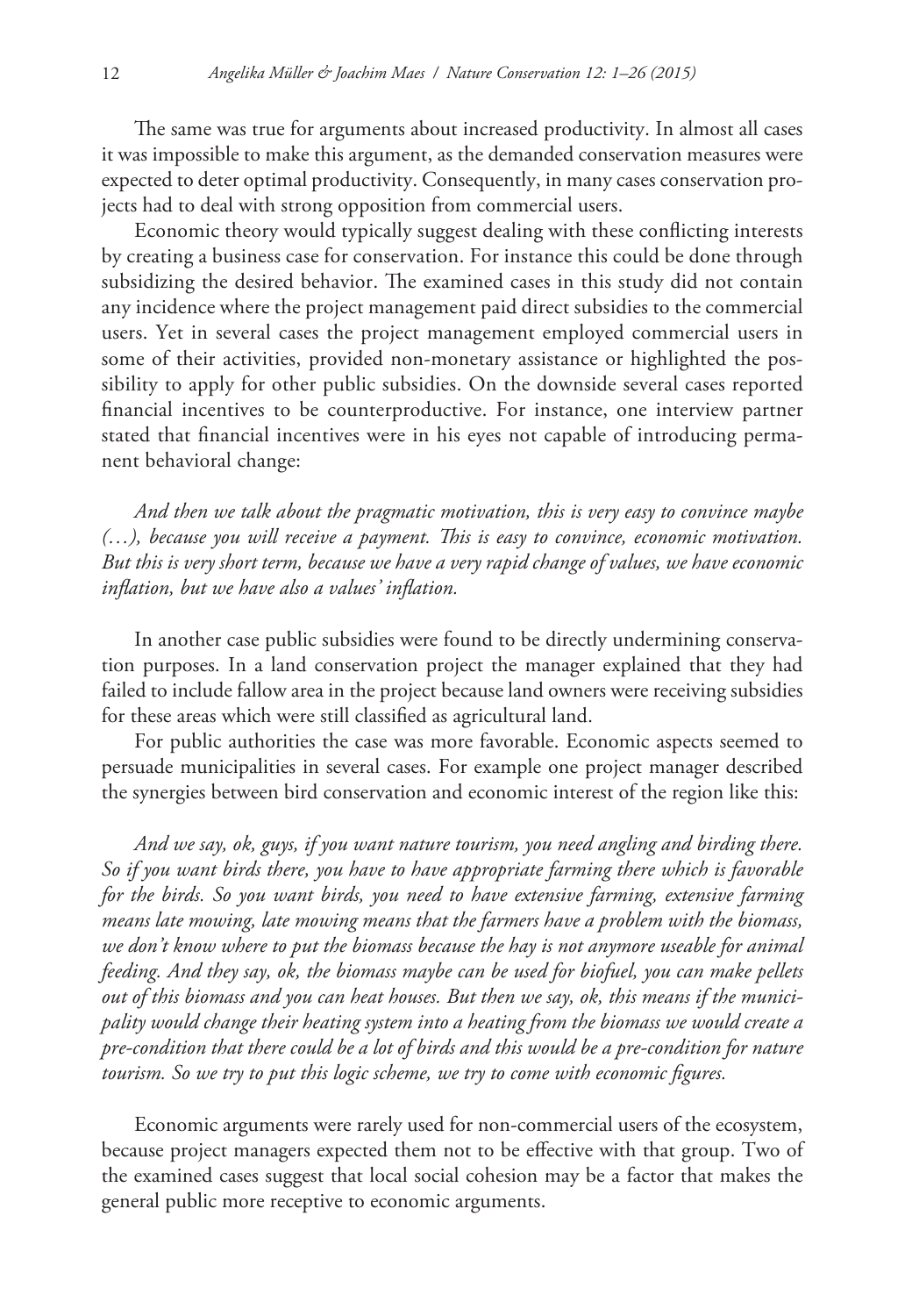Finally, economic arguments were in none of the examined cases used for civil society organizations. However, environmental organization used this type of argument repeatedly in addition to their normative claims to persuade other stakeholder groups.

**Instrumental arguments – social.** In general the examined cases suggest that social arguments are for all stakeholder groups relatively convincing (Table 3). The legal argument was among all the most frequently used of this group as it was directly referred to by 12 interviewees. Despite being very effective for most stakeholders, it showed large variance in its effect on commercial users of the ecosystem. In some cases commercial users expressed strong reluctance against legal obligations. Project managers indicated different explanations for this effect, for instance the distance between regulator (EU institutions) and the regulated local context or a weak legal enforcement. The latter can be illustrated by a case where the project manager found a large contrast between the effect of the Habitats Directive versus the Water Framework Directive—an EU Directive which governs the quality of water bodies. The project manager stated:

*There is a legal obligation because pearl mussels are protected under the Wildlife and Countryside Act and there is the Habitats directive and the legislation in Scotland and the UK. But then there is the other legislation which comes through the Water Framework Directive. (…). But some of their actions could be potentially illegal under pearl mussel legislation, but to them that wasn't important because it was the Water Framework Directive which carries potentially a lot more weight and more enforcement, so they were more concerned about if we use that legislation to talk to them and to tell them how can we help them lead their Water Framework Directive obligations (…)*

Another factor that seems to determine the effect of the legal argument is the normative attitude to the conservation purpose and to public regulation in general. One example illustrated this very clearly. We interviewed two managers of large carnivore projects, out of which one reported the legal argument to be very effective while the other stated the opposite. These deviating effects came along with very different attitudes to the large carnivores in question and legal obligations in general.

Arguments about provisioning or regulating services were used in six different cases. In many cases project managers seemed to find it difficult to identify which ecosystem services their project generated. Yet, individual cases hinted that ecosystem services can be very effective arguments, if applicable. One project manager, for instance, claimed that the carbon storage potential of his project was very effective in convincing various stakeholder groups. Other interviewees mentioned flood prevention as a very effective argument. For non-commercial users recreation and intellectual stimulus seemed to be particularly strong arguments. However, the same arguments appeared weak in persuading public authorities or commercial users.

In addition, ecosystem services were most effective, where the benefits were easily understood. Many project managers highlighted that the concept of ecosystem services was too complex or scientific for stakeholder communication. Instead pro-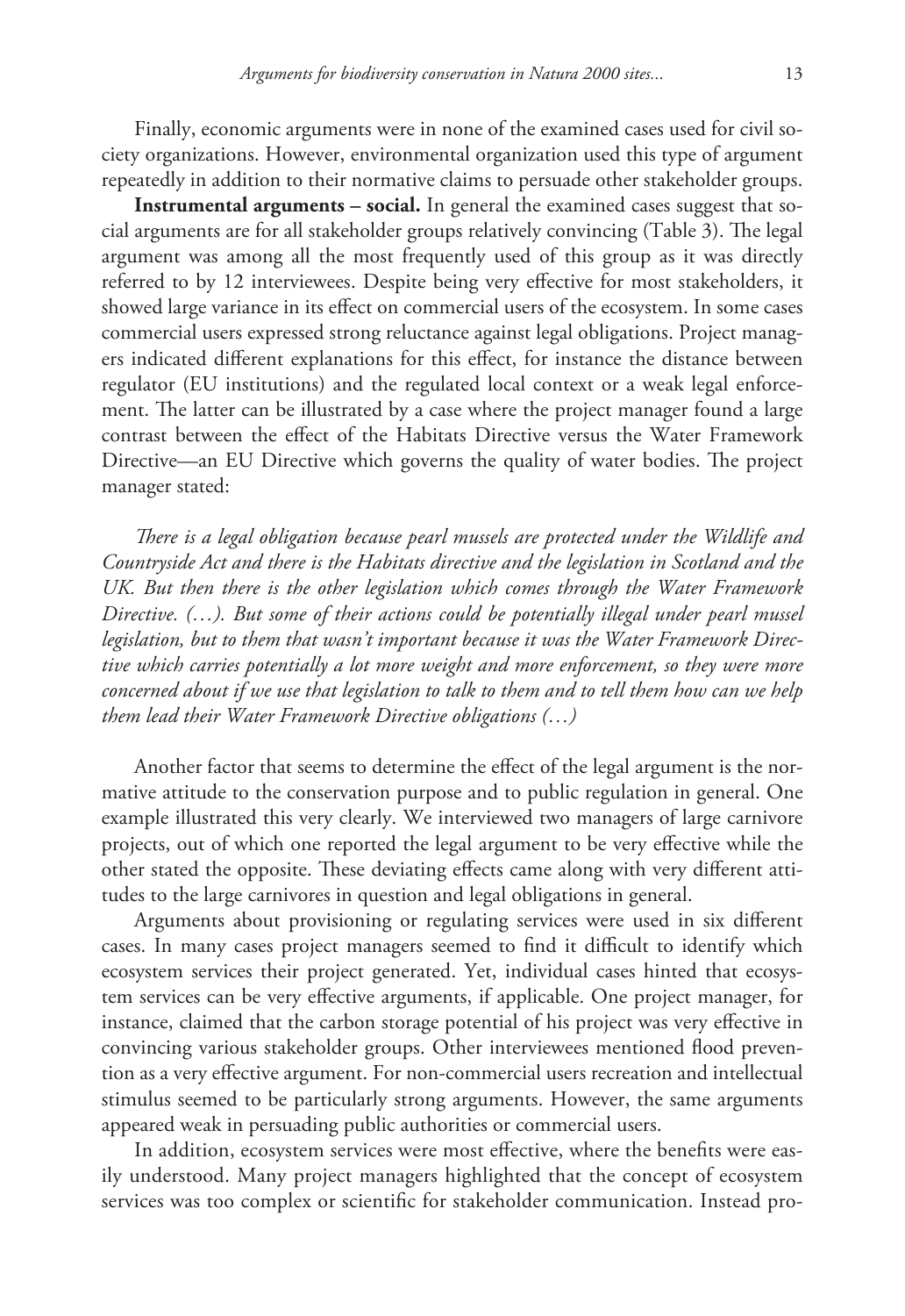|                                                                   | Reputation                                          |                             |               | $\mathbf{I}$                | Effective, if social<br>environment<br>conservation<br>in favor of                                                                                                  | f,                                                                                                                                                                                          | ı                           | is not opposing<br>general public<br>intervention<br>Effective, if | $\mathbf{I}$                  | Varies strongly;<br>public opinion<br>depending on<br>interventions<br>about the |
|-------------------------------------------------------------------|-----------------------------------------------------|-----------------------------|---------------|-----------------------------|---------------------------------------------------------------------------------------------------------------------------------------------------------------------|---------------------------------------------------------------------------------------------------------------------------------------------------------------------------------------------|-----------------------------|--------------------------------------------------------------------|-------------------------------|----------------------------------------------------------------------------------|
|                                                                   | Legal                                               | Effective                   | Not effective | $\mathbf{I}$                | normative base of the regulation<br>enforcement and acceptance of<br>by context; determinants are<br>regulatory level, strength of<br>Effectiveness varies strongly | country context; similar projects<br>determinant is attitude towards<br>were very differently perceived<br>in different countries; possible<br>Effectiveness depending on<br>law in general | <b>Effective</b>            |                                                                    | Not effective                 | <b>Effective</b>                                                                 |
|                                                                   | Intellect                                           | Effective                   | Effective     | $\mathbf{I}$                |                                                                                                                                                                     | J,                                                                                                                                                                                          | $\mathbf{I}$                |                                                                    | f,                            |                                                                                  |
|                                                                   | Resilience                                          | If applicable,<br>effective |               | Effective                   | If applicable<br>effective                                                                                                                                          |                                                                                                                                                                                             | If applicable,<br>effective |                                                                    |                               | Effective                                                                        |
|                                                                   | Health                                              | Effective                   | $\mathfrak l$ | $\mathfrak l$               | $\mathfrak l$                                                                                                                                                       | $\mathbf{I}$                                                                                                                                                                                | $\mathbf{I}$                |                                                                    | ı                             | $\mathbf{I}$                                                                     |
|                                                                   | and cultural<br>Recreation<br>ecosystem<br>services | Effective                   | Effective     | Effective                   | Not effective                                                                                                                                                       | $\mathbf{I}$                                                                                                                                                                                | Not effective               |                                                                    | Î.                            | paired with<br>ecotourism<br>Effective<br>when                                   |
|                                                                   | Regulating<br>ecosystem<br>services                 | $\bar{1}$                   | Not effective | Effective                   | depending on<br>beneficiary of<br>Effectiveness<br>the services<br>varies                                                                                           | Effective                                                                                                                                                                                   | Effective                   |                                                                    | $\mathbf{I}$                  | Effective                                                                        |
|                                                                   | Provisioning<br>ecosystem<br>services               | If applicable,<br>effective | $\mathbf{I}$  | $\mathbf{I}$                | ı                                                                                                                                                                   | ı                                                                                                                                                                                           | 1                           | $\mathbf{I}$                                                       | I,                            | If applicable,<br>effective                                                      |
| Table 3. Effectiveness of social arguments per stakeholder group. | Stakeholder groups                                  | General Public              | Schools       | Recreationists<br>Visitors/ | Landowners<br>Fisheries<br>Farmers                                                                                                                                  | Stock breeders                                                                                                                                                                              | Forestry                    | Environmental<br>NGO <sub>s</sub>                                  | Animal rights<br>associations | public agencies<br>Municipalities<br>and other                                   |
|                                                                   |                                                     | Non-                        | commercial    | interest                    |                                                                                                                                                                     | Commercial<br>interest                                                                                                                                                                      |                             |                                                                    | Political<br>interest         |                                                                                  |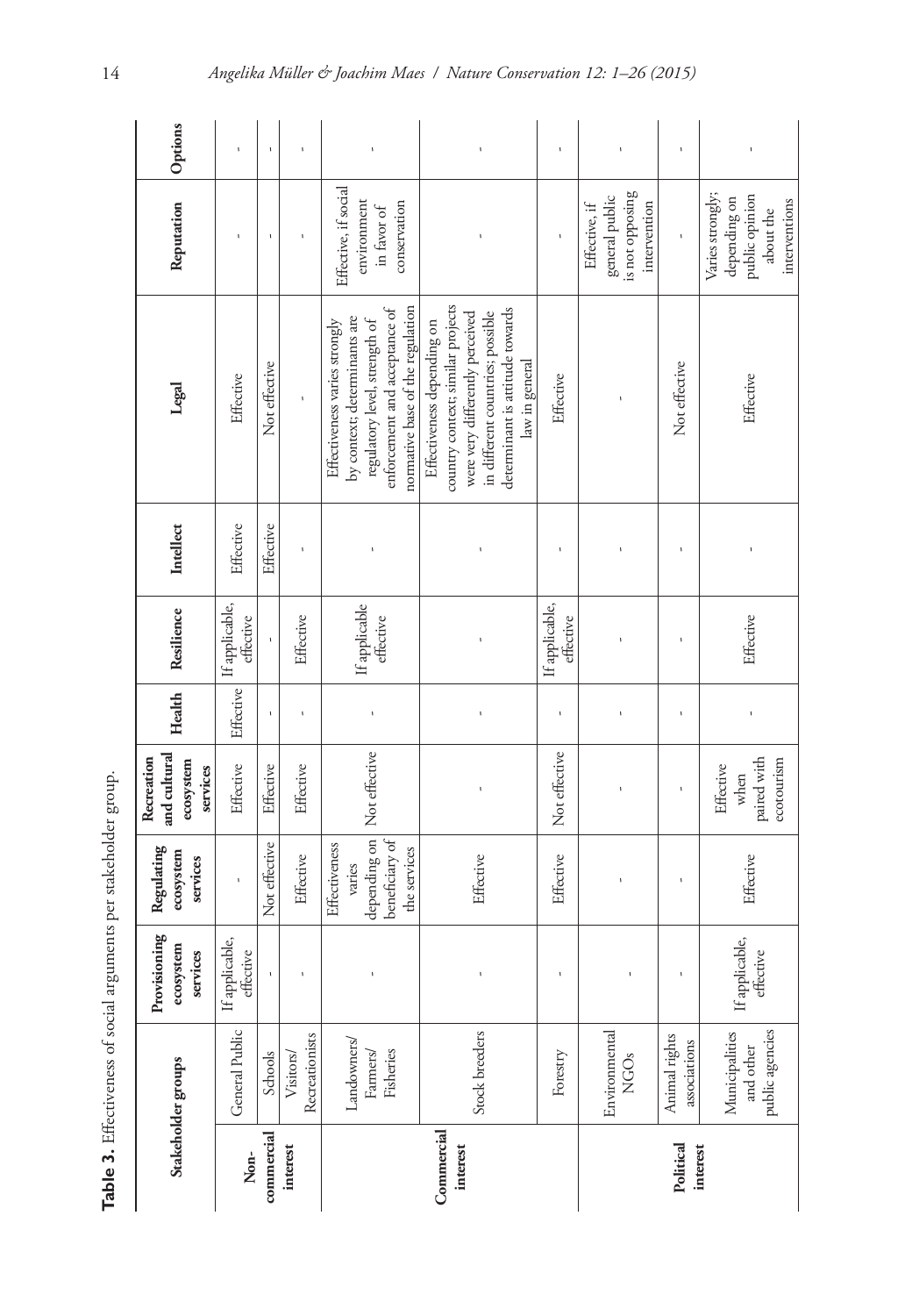| Stakeholder groups | Provisioning<br>ecosystem                                                          | Regulating<br>ecosystem       | and cultural<br>Recreation                                             | Health       | Resilience                                                                            | Intellect                                                                   | Legal                                                                          | Reputation                                                                              | Options      |
|--------------------|------------------------------------------------------------------------------------|-------------------------------|------------------------------------------------------------------------|--------------|---------------------------------------------------------------------------------------|-----------------------------------------------------------------------------|--------------------------------------------------------------------------------|-----------------------------------------------------------------------------------------|--------------|
|                    | services                                                                           | services                      | ecosystem<br>services                                                  |              |                                                                                       |                                                                             |                                                                                |                                                                                         |              |
|                    |                                                                                    |                               |                                                                        |              | Effectiveness assessment                                                              |                                                                             |                                                                                |                                                                                         |              |
| Persistence        | Not persistent                                                                     | Persistent                    | Persistent                                                             | $\mathbf i$  | Persistent                                                                            | in context of<br>other context<br>Persistent use<br>schools; in<br>not used | Persistent                                                                     | Not persistent                                                                          | $\mathbf{I}$ |
| Accumulation       | accumulating,<br>stakeholder<br>often too<br>for many<br>abstract<br>groups<br>Not | accumulation<br>observed<br>ż | Accumulating<br>industry is<br>if tourism<br>growing                   | ï            | ż                                                                                     | accumulation accumulation<br>$\frac{1}{2}$                                  | reinforced through national law<br>Accumulation if EU law                      | No accumulation                                                                         | $\mathbf{I}$ |
| Level-crossing     | No level-<br>crossing<br>observed                                                  | Level-crossing                |                                                                        | $\mathbf{I}$ | Depending<br>concrete<br>on the<br>threat                                             | No level-<br>crossing                                                       | country context; may also lead to<br>If level-crossing depends on<br>reactance | both of agreement<br>with argument or<br>reactance to the<br>Level-crossing<br>argument | $\mathbf{I}$ |
| Diffusion          | No diffusion<br>observed                                                           | No diffusion<br>observed      |                                                                        |              | Services etc.<br>prevention)<br>Ecosystem<br>(e.g. flood<br>combined<br>Often<br>with | No diffusion                                                                | context; may also lead to reactance<br>If diffusing depends on country         | 1                                                                                       | $\mathbf{I}$ |
| Replacing          | through direct<br>obligations<br>Replacing<br>economic<br>benefits<br>or moral     |                               | accompanied<br>by biophilia<br>economic<br>or local<br>Often<br>growth |              | Depending<br>concrete<br>on the<br>threat                                             | No replacing                                                                | consensus seeking management<br>Replacing or combining with<br>solutions       |                                                                                         | ı            |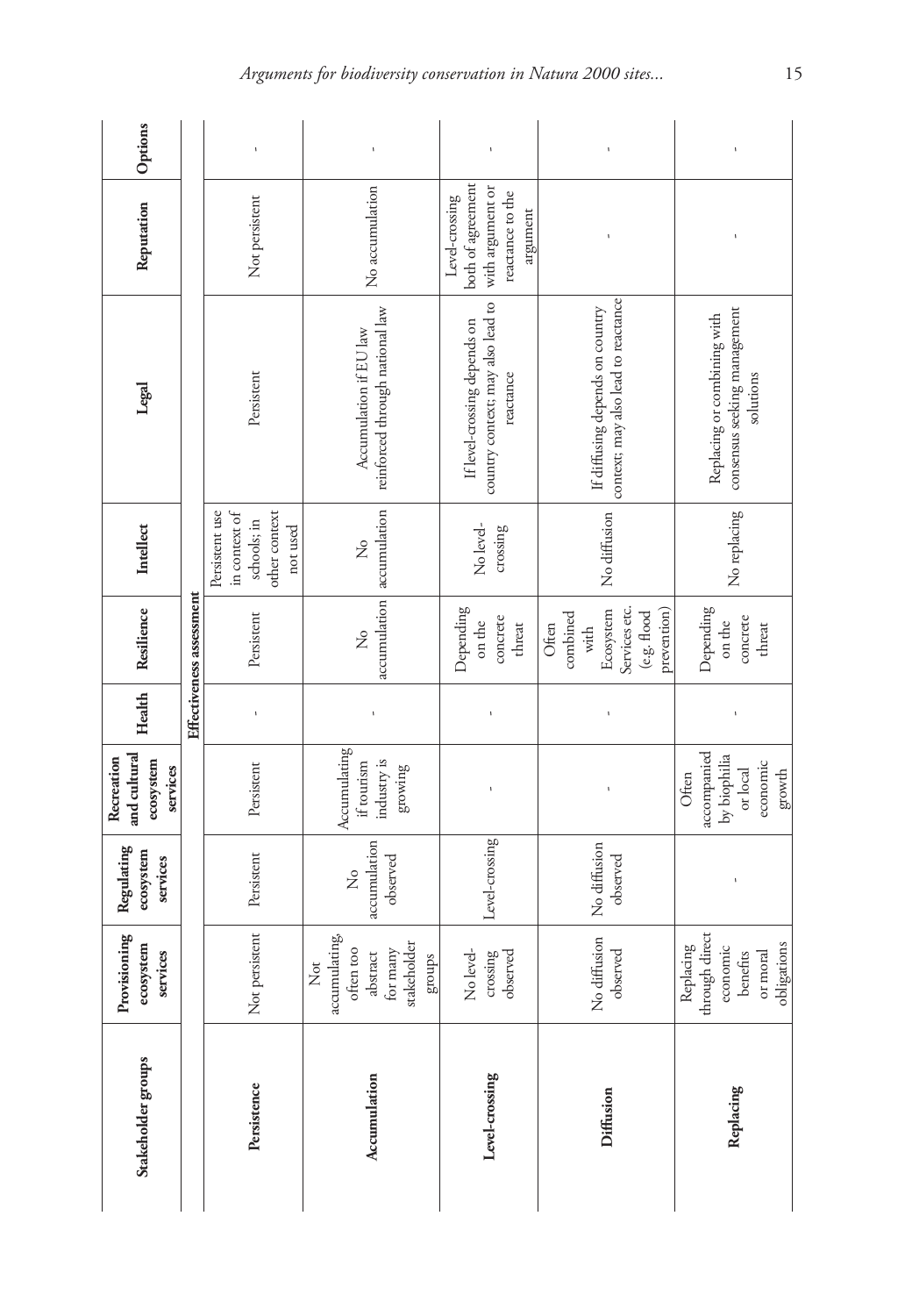ject managers referred to the service itself. Where the service could be easily understood, as in the case of recreation or flood control, they ultimately appeared to be strong arguments.

Reputational benefits seemed to be another strong argument, as it was quite frequently used. Particularly, it seemed to be a strong argument to persuade municipalities. However, in some cases it appeared counterproductive, because its effect depended—unsurprisingly—on the public opinion about the conservation measures in question. For instance, protection against invasive species seemed to be a very controversial intervention. One project manager stated:

*[the municipality] perceive[s] this problem, because for example they had the red squirrel some years ago and now they have only the grey one. But they don't want to be exposed, because it also involves a political exposure.*

Bioprospecting and benefits to human health were used very rarely in the examined cases.

**Non-instrumental arguments—inherent value.** The most frequently used argument of this category was the intrinsic value of nature (Table 4) which was referred to by 11 interview partners. However, the effectiveness of this argument varied strongly. Five out of the ten cases which used the argument for commercial users found it effective, the other five cases found it not effective. The most positive results of this argument were observed for non-commercial users, as in five out seven cases it was found effective for this group. Project managers used the argument in four cases for education or awareness raising at school. They reported univocally that school children were very receptive to the intrinsic argument. Due to the low effectiveness among commercial users, this argument was however often replaced by or complemented with instrumental arguments.

The argument about a moral obligation was only used in three interviews, but it followed a similar pattern. Finally, the argument about maintaining the balance of nature was not effective for commercial users, but very effective for non-commercial users such as recreationists or the general public

**Non-instrumental arguments—human happiness.** Arguments that refer to inherent human benefits were particularly effective for non-commercial users (Table 4). This argument type was rarely used for commercial users and, if used, it was generally not effective.

Remarkable were the findings on a psychological benefit/biophilia. Biophilia was an argument often applied to persuade non-commercial users. Particularly recreationists appeared to be receptive to this argument. In addition, project managers seemed to try to trigger biophilia in other groups such as school children or the general public through activities in and with nature. In one case for instance, the project manager explained that the local population was alienated from their immediate natural environment and organized tours had been used to re-establish their emotional relationship to nature.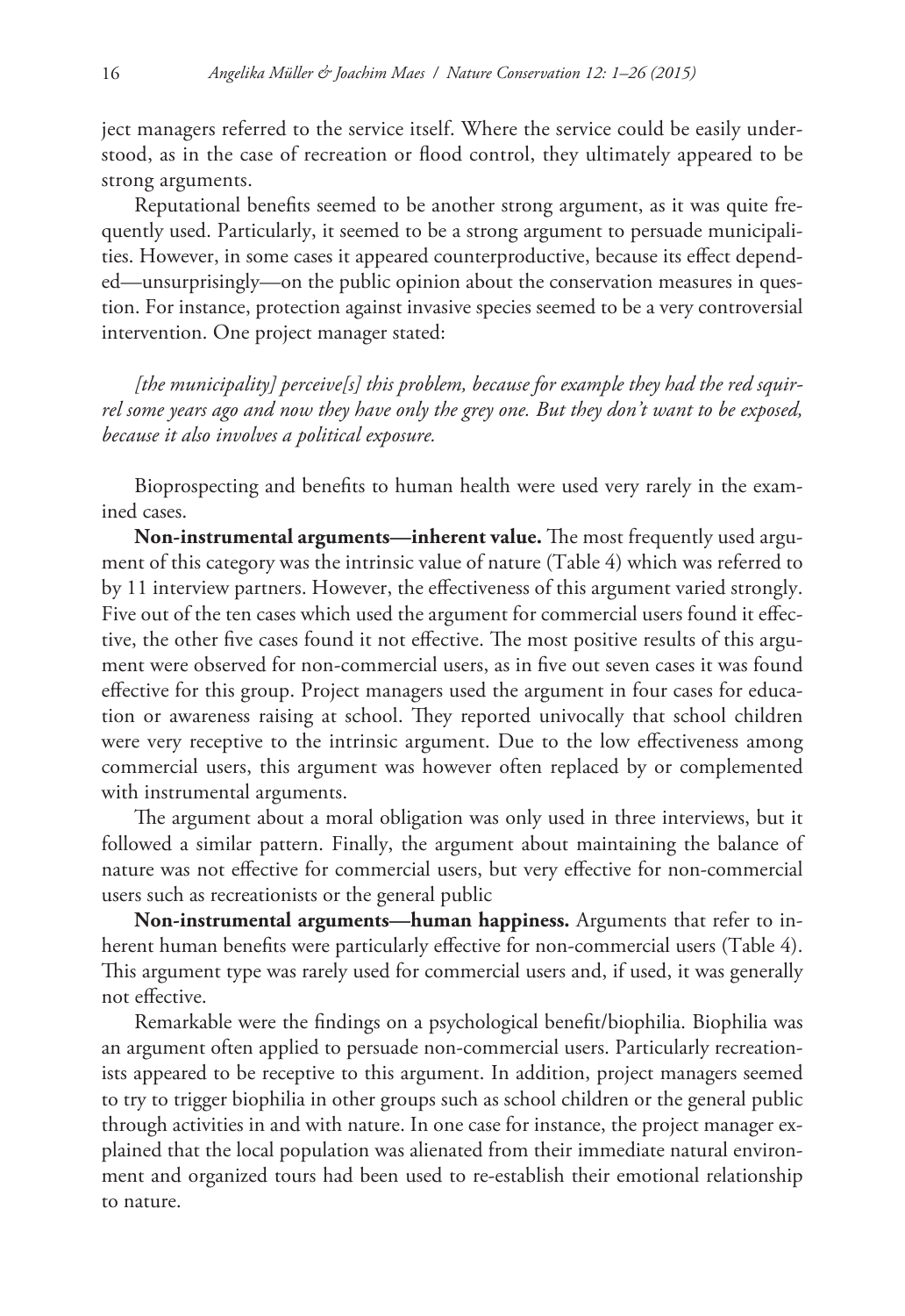|                        | Stakeholder groups                             | Intrinsic                                                                                                               | Ethical                                      | Functions                                                                                                  | well-being<br>Social | Individual well-being                                                                                                                                    | Sustainability                |
|------------------------|------------------------------------------------|-------------------------------------------------------------------------------------------------------------------------|----------------------------------------------|------------------------------------------------------------------------------------------------------------|----------------------|----------------------------------------------------------------------------------------------------------------------------------------------------------|-------------------------------|
|                        | General Public                                 | Effectiveness varies                                                                                                    | <b>Effective</b>                             | Effectiveness varies                                                                                       | Effective            | be counterproductive in case of<br>Effectiveness varies, can even<br>invasive species                                                                    | Effective, but<br>rarely used |
| Non-                   | Recreationists<br>Visitors                     | Not effective                                                                                                           |                                              | Effective                                                                                                  | Effective            |                                                                                                                                                          |                               |
| commercial<br>interest | Schools                                        | Effective                                                                                                               | Effective                                    | Effective                                                                                                  |                      | High effectiveness; particularly<br>programs that involved visits<br>if strengthened by education<br>to nature, engagement with<br>specific species etc. |                               |
| Commercial             | Stock breeders                                 | Not effective                                                                                                           | Usually not used, only for<br>some effective | depending on explicit link<br>between balance of nature<br>and livestock breeding<br>Effectiveness varies; |                      |                                                                                                                                                          |                               |
| interest               | Forestry                                       |                                                                                                                         |                                              |                                                                                                            |                      |                                                                                                                                                          |                               |
|                        | Landowners/<br>Farmers                         | Persistent, but effectiveness<br>varies strongly                                                                        | Usually not used, only for<br>some effective | Effectiveness varies                                                                                       |                      |                                                                                                                                                          | Effective                     |
|                        | NGO <sub>s</sub>                               | Environmental   depending on context can even<br>Effectiveness varies strongly;<br>produce counterproductive<br>results |                                              | Effective                                                                                                  |                      |                                                                                                                                                          |                               |
| Political<br>interest  | associations                                   | Animal rights   Counterproductive in context of<br>invasive species                                                     |                                              | Not effective in context of<br>invasive species                                                            |                      | Counterproductive in case of<br>invasive species                                                                                                         |                               |
|                        | public agencies<br>Municipalities<br>and other | Not effective                                                                                                           | <b>Effective</b>                             |                                                                                                            | Effective            |                                                                                                                                                          |                               |

Table 4. Effectiveness of non-instrumental arguments per stakeholder group. **Table 4.** Effectiveness of non-instrumental arguments per stakeholder group.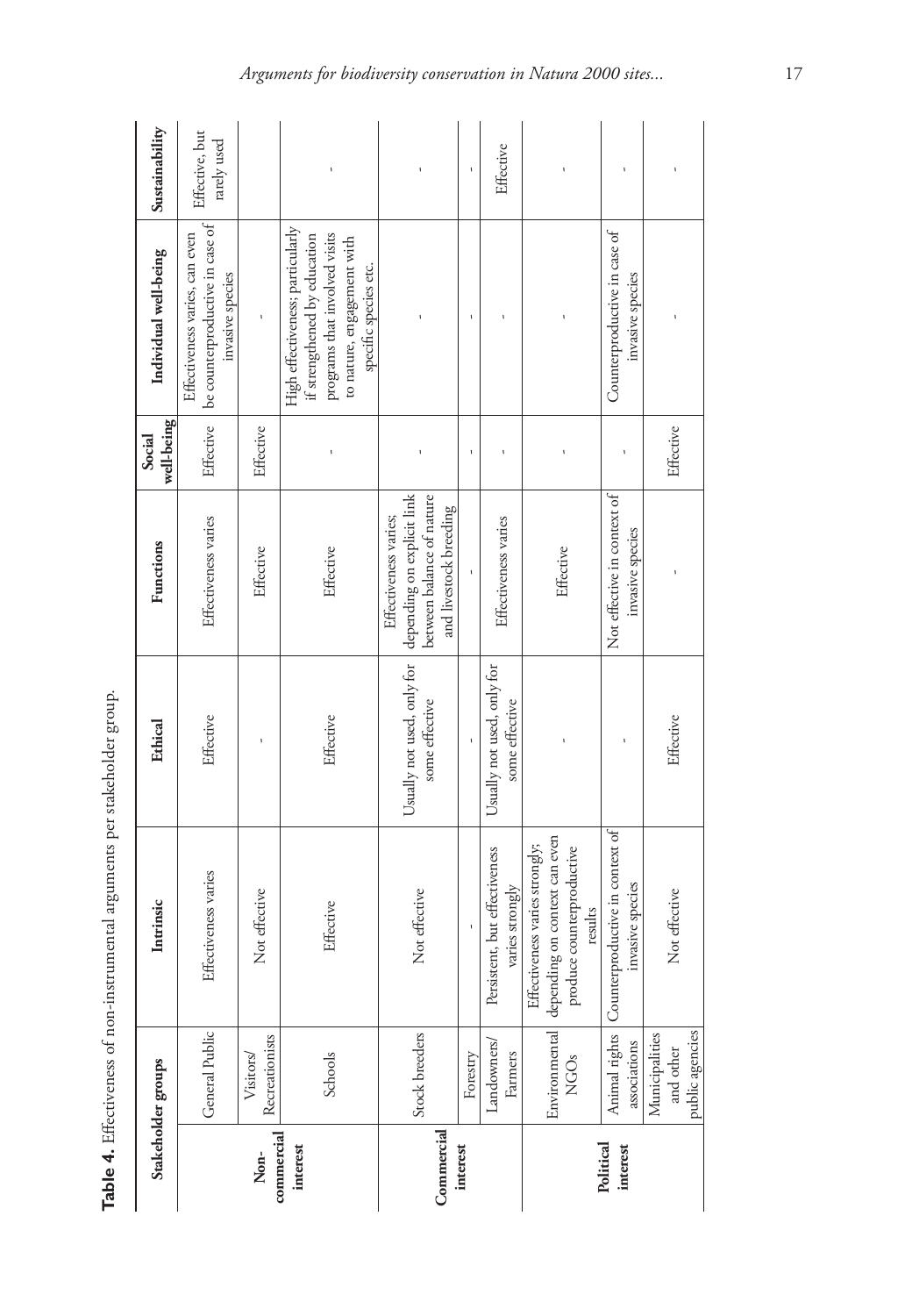| Stakeholder groups | Intrinsic                                                                                    | Ethical                                                | Functions                                                 | well-being<br>Social              | Individual well-being                                                       | Sustainability |
|--------------------|----------------------------------------------------------------------------------------------|--------------------------------------------------------|-----------------------------------------------------------|-----------------------------------|-----------------------------------------------------------------------------|----------------|
|                    |                                                                                              | Effectiveness assessment                               |                                                           |                                   |                                                                             |                |
| Persistence        | Persistent                                                                                   | Persistent, but mainly not<br>explicitly referred to   | Persistent in some context                                | persistent<br>Not                 | Persistent if communication<br>activities are repeatedly<br>reinforced      | Not persistent |
| Accumulation       | in context of invasive species,<br>Accumulation only observed<br>where it has adverse effect | Not accumulation                                       | No accumulation observed                                  |                                   | No accumulation                                                             |                |
| Level-crossing     | level-crossing from animal rights<br>associations to general public                          | No level-crossing                                      | No level-crossing observed                                | No level-<br>crossing<br>observed |                                                                             |                |
| Diffusion          | Potential diffusion from school<br>children to parents                                       | school children to parents<br>Potential diffusion from | No diffusion observed                                     |                                   | School children as mediator to<br>adults, but no clear evidence<br>for that |                |
| Replacing          | Typically replaced by legal and<br>economic arguments                                        | and economic arguments<br>Typically replaced by legal  | recreation or regulating<br>Often replaced by<br>services |                                   | Accompanied by intrinsic or<br>moral arguments                              |                |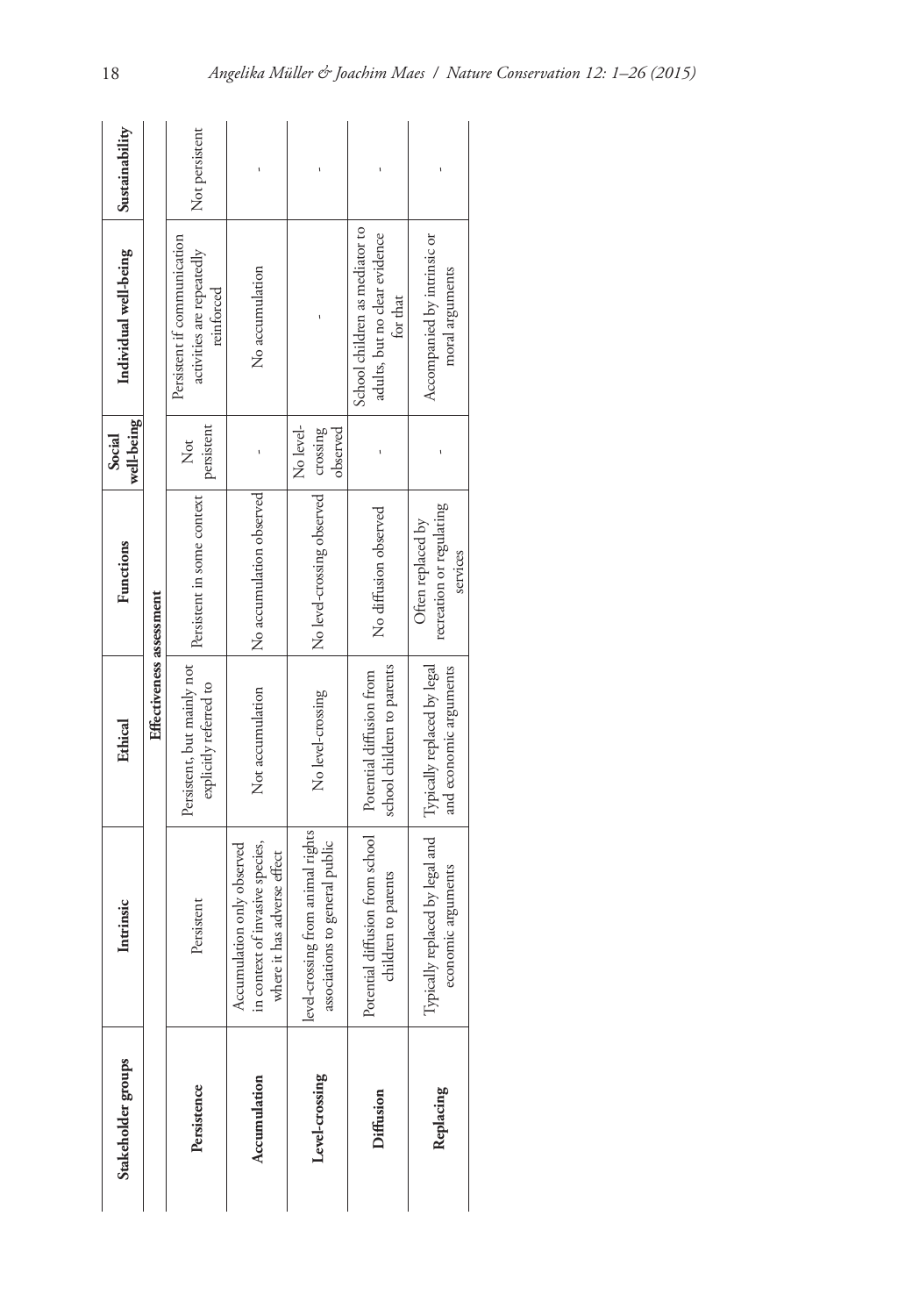|                           | Stakeholder groups                          | Species conservation matters |
|---------------------------|---------------------------------------------|------------------------------|
|                           | <b>General Public</b>                       | Effectiveness varies         |
| Non-commercial interest   | Visitors/Recreationists                     |                              |
|                           | Schools                                     | Effective                    |
|                           | Stock breeders                              | Effectiveness unclear        |
| Commercial interest       |                                             |                              |
|                           | Effectiveness unclear                       |                              |
|                           | Environmental NGOs                          | Effective                    |
| <b>Political interest</b> | Animal rights associations                  |                              |
|                           | Municipalities and other public<br>agencies | Effectiveness unclear        |
|                           |                                             |                              |
| Persistence               | Very persistent                             |                              |
| <b>Accumulation</b>       | Accumulating                                |                              |
|                           | Level-crossing                              | No level-crossing observed   |
|                           | <b>Diffusion</b>                            | Different directions         |
|                           | Replacing                                   | No replacing observed        |

**Table 5.** Effectiveness of argument with goal not expressed per stakeholder group.

**Goal not expressed.** The claim that conservation matters without giving underlying reasons was found in seven of the observed cases. At the same time however, it was reported to have a very mixed effectiveness (Table 5).

# **Discussion**

# **Argument types: Ecosystem services, instrumental and non-instrumental arguments**

Non-instrumental arguments are among the oldest and most widespread arguments for a value of nature. They contributed largely to a policy shift in the 1970s and 1980s which brought environmental problems to the forefront of public awareness (Næss 1973, Callicott 1989) and they have influenced European environmental governance and policy since. In our study we found that non-instrumental arguments were quite frequently used – both in the general and the in-depth assessments – but they were not always described as effective. It seemed that non-instrumental arguments for conservation were a widely accepted paradigm. Nevertheless, it appeared that these arguments possessed limited effectiveness in ultimately persuading stakeholders of the value of the project. School children were the exception for this rule. The fact that intrinsic arguments were frequently used despite their ambiguous effectiveness can possibly be explained by project managers expecting it to possess a normative power of any kind. In addition non-instrumental arguments were seen as a longer lasting motivation while for instance economic arguments were understood as short term incentives by the project managers.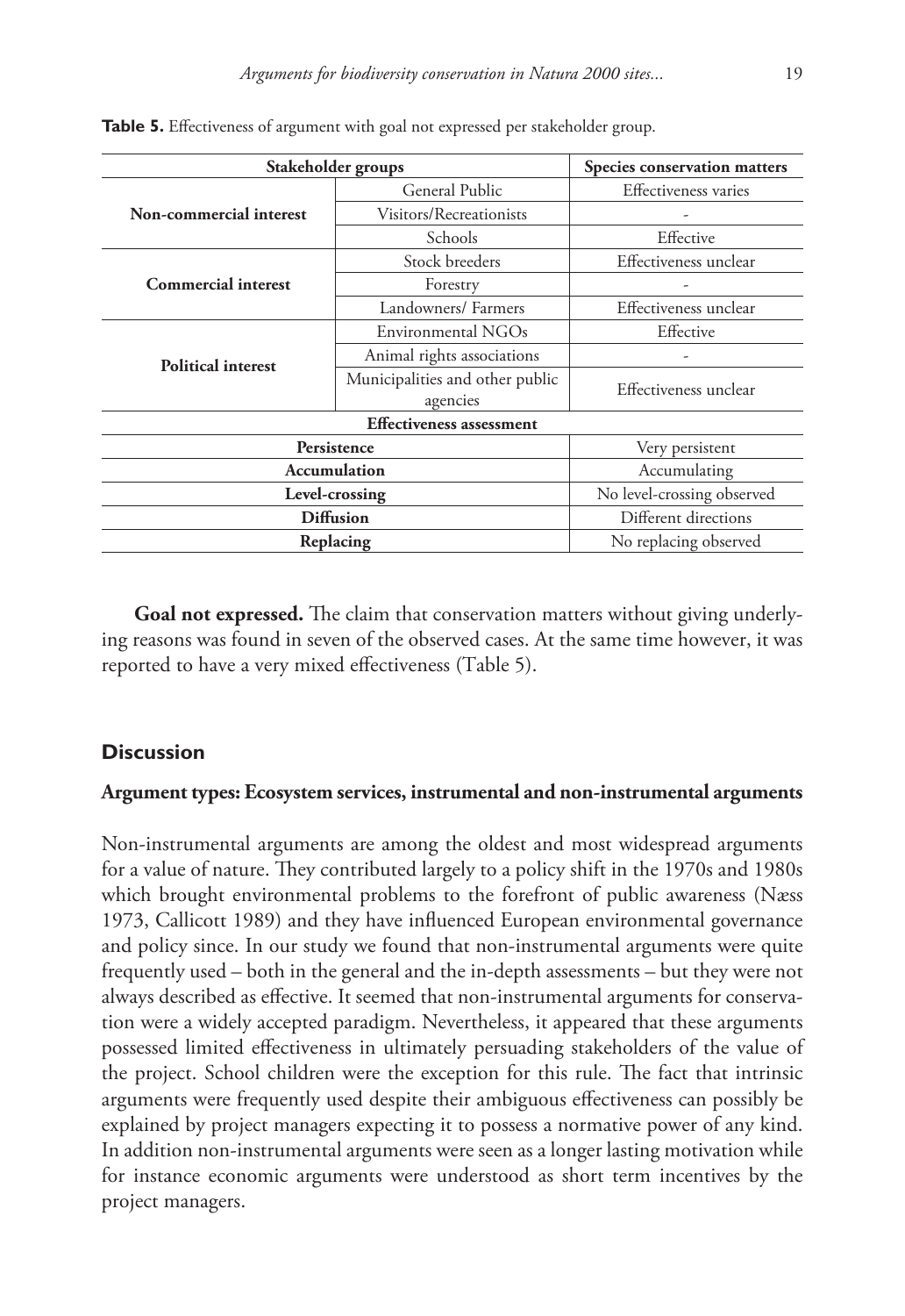Economic arguments were often vague and did avoid to consider concrete benefits such as job creation. In many cases it was obvious that the vagueness of the argument was caused by the impossibility to claim concrete economic benefits for the project. In most cases commercial users did not directly benefit through the project, thus economic arguments were not applicable in these cases. Indirect benefits may occur e.g. through productivity gains due to maintaining ecological functionality. As described earlier productivity gains were hardly used by project managers as arguments. We can therefore not make any conclusive statement about these benefits. At the same time, the findings show parallels to the findings of the corporate social responsibility (CSR) literature, where most authors agree that companies can only be expected to produce environmental (and social) co-benefits when doing so does not diminish the economic profitability (Blowfield and Murray 2004, Delmas and Toffel 2004). While the CSR literature focuses on large corporations of mainly the secondary sector, our findings suggest that a similar logic applies to the agricultural sector and other primary industries. However, the cases discussed in our study differ in an important characteristic from cases of the CSR literature. While CSR refers to large cooperations, our cases describe local stakeholders whose identity as economic agents and as private persons is much stronger entangled. For that reason factors such as norms and values or social cohesion which go beyond profit play a certain role in their decision-making. Our findings suggest however, that in many cases value-oriented argumentation was not sufficient to persuade commercial users.

In those cases where commercial users were directly benefitting economically, economic arguments were perceived as effective. However, project managers in this study also referred to the risk of motivation crowding out by suggesting the possibility of deterring intrinsic motivations by subsidizing stakeholders for conservation actions. One project manager described economic arguments as a short-lived solution, because the motivation for action would disappear as soon as the economic incentive was gone. At the same time, however, non-instrumental motivations would get lost if focus was given to economic arguments. These findings are in line with literature on motivation crowding out (Stern 2006). As a solution project managers suggested to argue for conservation at different levels, maintaining both non-instrumental and instrumental lines of argumentation.

Instrumental arguments that refer to social benefits can be understood as an addition to economic arguments, because they appeal to the self-interest of individuals or groups. While in many cases creating a business case for conservation through purely economic arguments was not possible, social arguments were added to the argumentation in many cases with success. Arguments about ecosystem services are one type of non-economic arguments that refer to instrumental values. As our results have shown they succeeded in some, but not all, cases to create a business case for conservation by drawing the attention to non-monetary benefits such as flood prevention. Our findings confirm a trend identified by other scholars (Plant and Ryan 2013) towards increasing use of arguments that highlight benefits from ecosystems that go beyond purely economic terms. The finding that specific ecosystem services such as flood prevention or recreation appeared particularly effective suggests that ecosystem services are most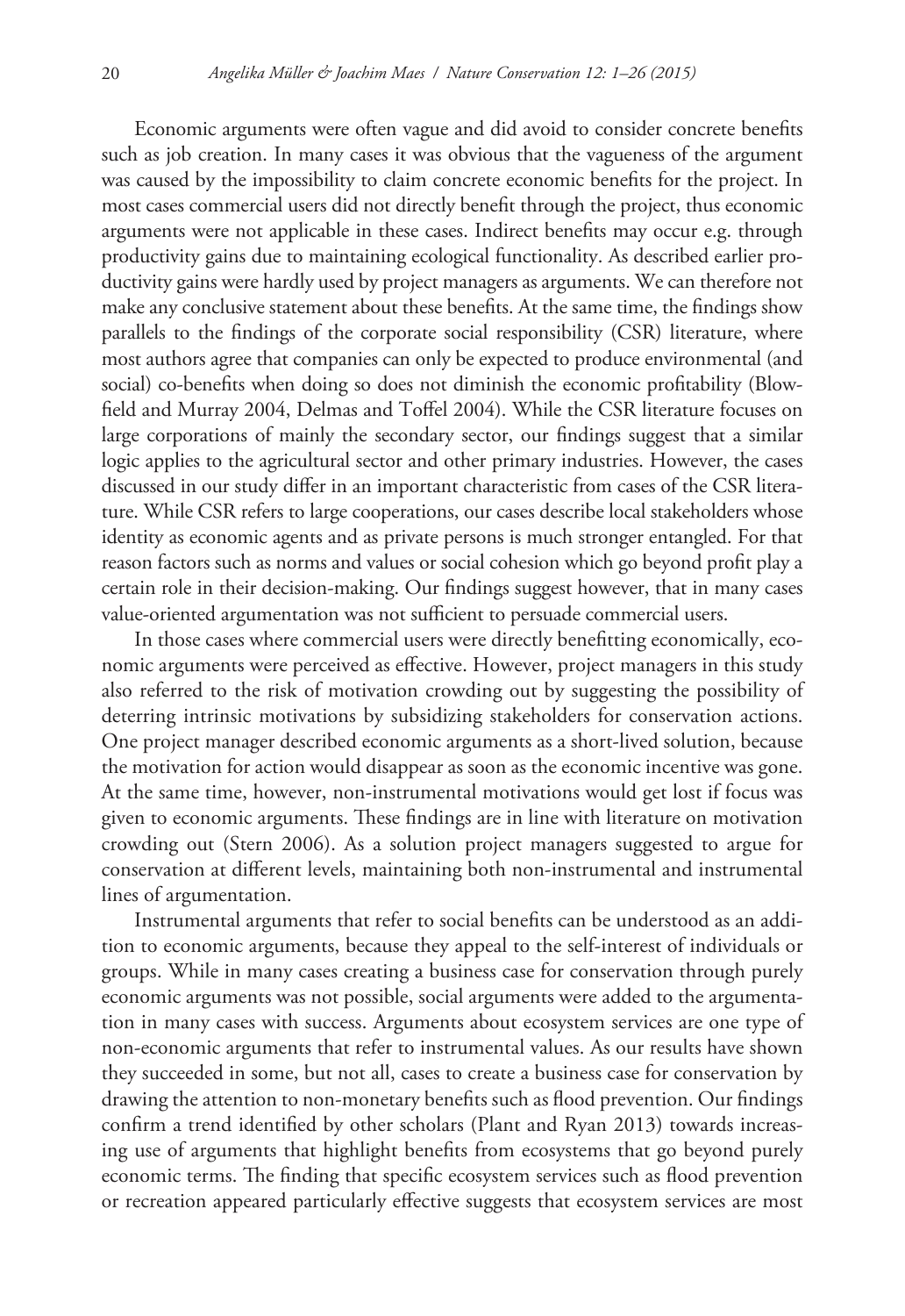effective, where they coincided with the self-interest of the stakeholder. Henceforth, ecosystem service arguments can be understood as an extension of economic arguments in the sense that they can help to create a business case for conservation.

At the same time, however, the findings suggest that the concept of ecosystem services may be very theoretical and often not appropriate to communicate to local stakeholders. A large number of project developers used arguments that can be framed under the ecosystem services concept, without being aware that these benefits could fit under this concept. Other project developers refused the terminology of ecosystem services because they saw it as too scientific or too technical to communicate to local stakeholder groups. This finding has to be treated carefully, because it is possible that project managers underestimated the ability of stakeholders to relate to the ecosystem services terminology. While we can therefore not be completely certain about the effectiveness of references to the term 'ecosystem services', our findings provide clear evidence that specific ecosystem services are often used by project managers to communicate with local stakeholders and that these arguments are effective in many cases.

Bringing these findings together, project managers favored usually a mix of different arguments. While the non-instrumental arguments were widely used and appeared to be generally accepted by stakeholders, they were in the majority of cases combined with instrumental arguments. Instrumental arguments were used to create a business case for conservation and to appeal to the self-interest of stakeholders. In our study no project manager saw a risk of crowding out intrinsic motivations by economic arguments, as long as the intrinsic arguments continued to be used. This argumentation strategy was described as having the advantage to speak to individuals of the same stakeholder group who had different values and preferences as well as to address different dimensions in the considerations of the same individual.

The popularity of arguments that do not express a clear goal possibly relates to the advantage of being vague. By leaving out the premise of the claim, it remains open to interpretation. It is possible therefore, that the argument speaks to a wider audience. At the same time, however, the vagueness could also weaken its persuasive power, which seemed to be case in several of our observed cases.

## **Mediating factors**

As expected the socio-economic context of a project has an impact on the effectiveness of arguments. Several cases gave suggestive evidence of the importance of the relationship to nature or the species in question in explaining the effect that an argument had on stakeholder groups. For cases where the project developer reported that a stakeholder group commanded over solid knowledge or has an emotional connotation to the respective natural environment, it seemed that intrinsic arguments were more effective than otherwise. However, where there was no strong previous relationship with nature, several project managers reported to have succeeded in fostering it through activities that made stakeholders engage with and in nature, e.g. through guided tours.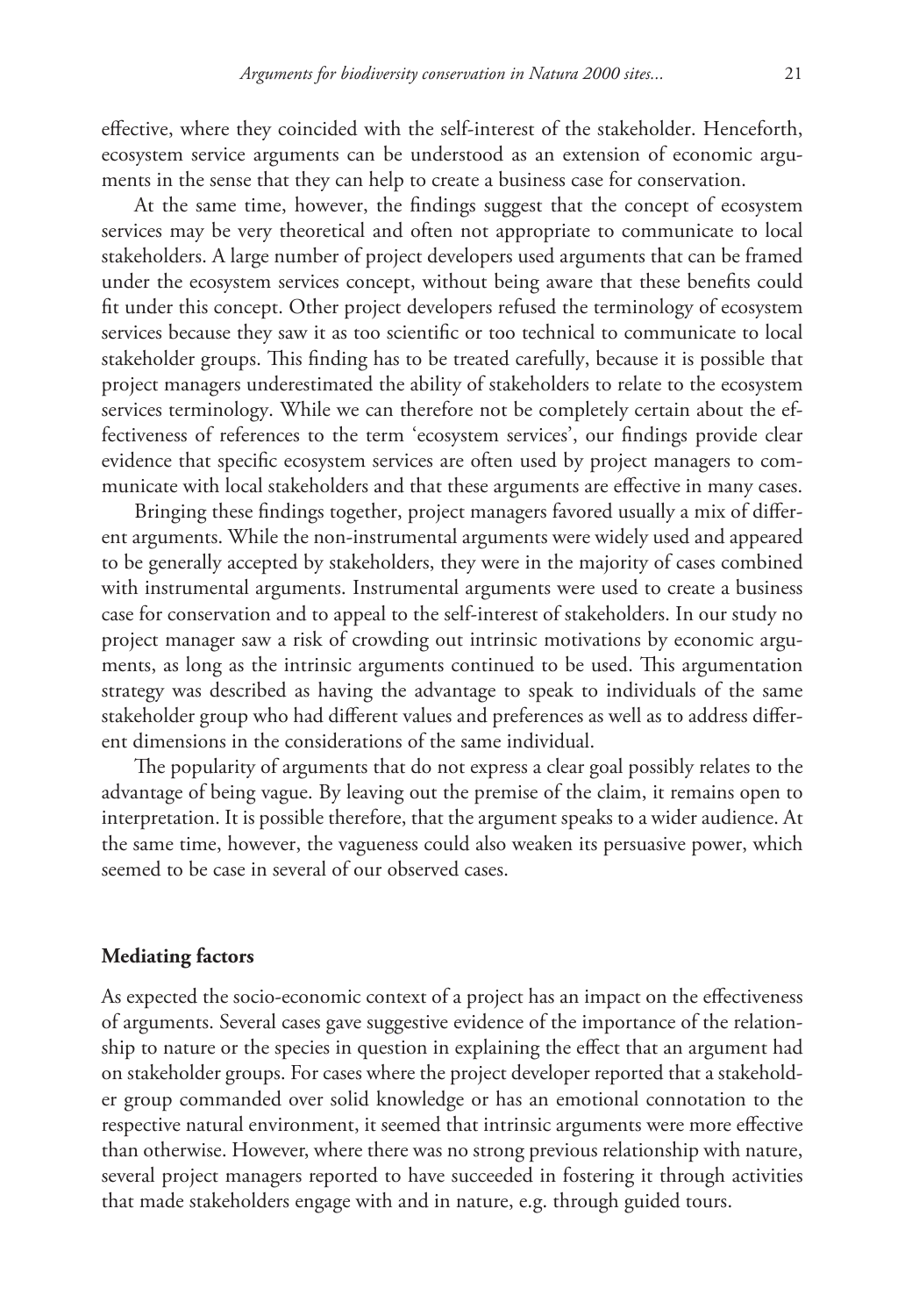While in general economic arguments seemed to be hardly effective for non-commercial users, our cases contained some exceptions. For instance a Greek project manager reported that arguments about the economic dependence of local stock breeders on the ecosystem, was an effective argument for the general public. Social cohesion seemed to be the underlying mediating factor, which made unaffected stakeholders more receptive to benefits borne by others. While the evidence of this mechanism in our study is only narrative, it is in line with other studies that found that economic arguments are not only effective for directly affected individuals, but may be used as a general welfare argument (cf. Primmer et al. 2014b).

In our structural framework we outlined that the way of presenting the argument is further expected to be a determining factor. We identified three general modes of how the message was communicated that went beyond wording of the message. One of these factors was already mentioned - the communication of nature's value through experiences in and with nature. This experience-oriented way of presenting was reported to be effective, particularly for non-commercial users.

It links closely to the second method of communication that we identified as mediating factor. This second method is participatory practices. Participation appeared in the examined cases in various forms. For instance, several projects involved stakeholders directly in their project activities, e.g. in monitoring of an animal population or management practices. In other cases the project management held participatory meetings with local stakeholder to provide information, identify concerns and try to resolve them. These findings have to be seen in lights of the literature dedicated to participatory approaches (Arnstein 1969, Rowe and Lynn 2000, Newig and Fritsch 2009, Rauschmayer et al. 2009). Participation proofed to be effective to reduce conflicts by creating a two-way communication. Some participatory approaches actually sought to create consensus, thus going beyond pure persuasion of the stakeholder. It can therefore not be understood as promoting the stakeholder acceptance of a predefined conservation outcome. However, in many cases it appeared that a consensus seeking approach was a key factor to achieve any conservation at all. Hence, consensus seeking practices should also be understood as one of the mediating factors for stakeholder persuasion.

Finally, the identity of the message communicator plays an important role for persuasion. In our study, we found that sometimes third parties were employed to communicate the message who had potentially a better relationship to the stakeholders. For example, one forest project used the foresters to communicate with hunters, as these had a mutually trustful relationship.

In other cases project managers attempted to improve their own relationship with stakeholders through various techniques. For instance, information provision and general transparency were reported as a way to create trust. As already mentioned, consensus seeking approaches pursued the same aim. These findings are in line with general theories on how trust can facilitate cooperation and under which conditions it can be built (Mishra 1996, Cook et al. 2007) and how lasting relationship of trust can be established (Primmer 2011).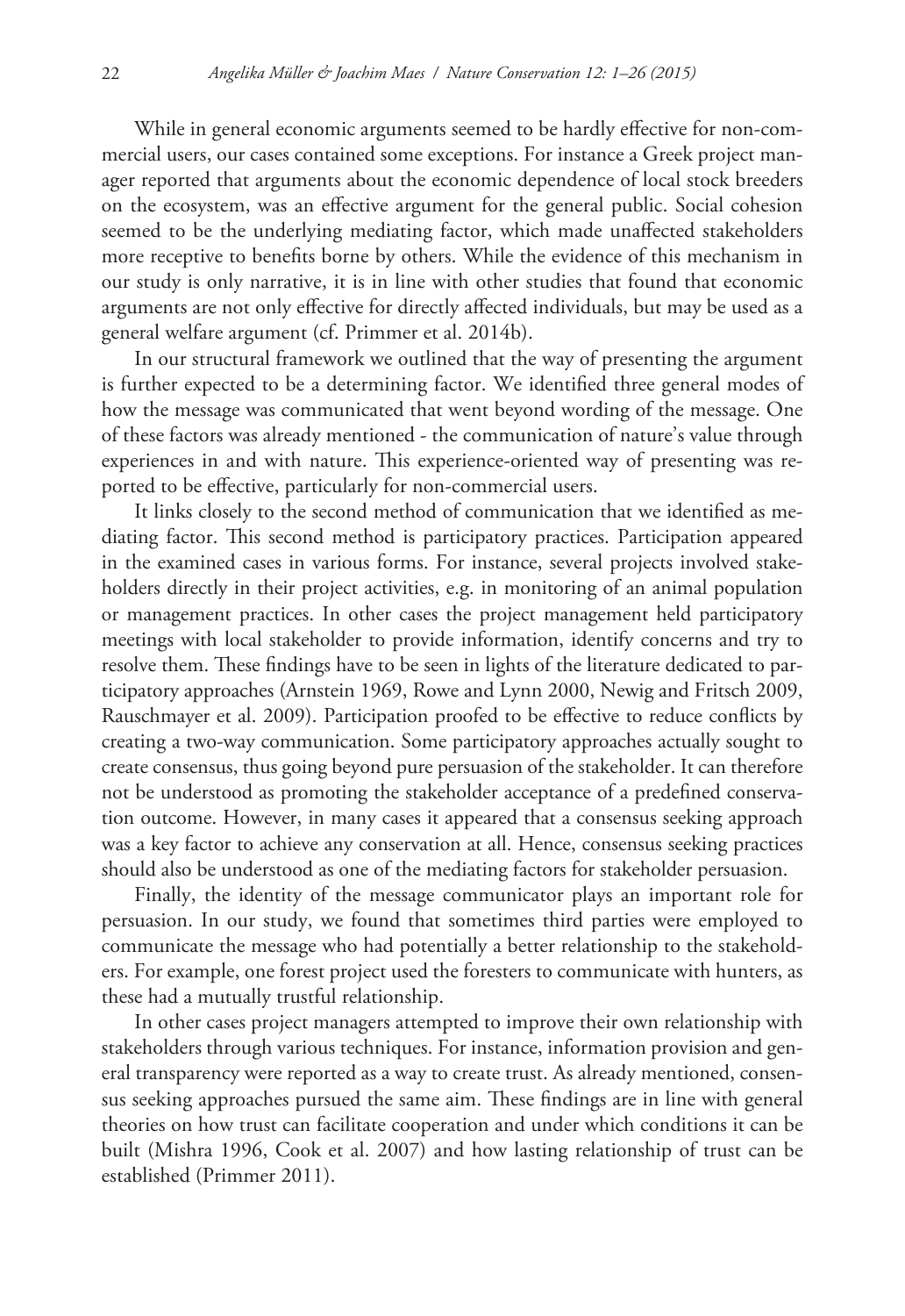## **Conclusions**

The results of this study showed a certain pattern in the effectiveness of instrumental and non-instrumental arguments used in conservation. The non-instrumental argument about the moral base of biodiversity conservation was usually an accepted paradigm with which stakeholders did not generally disagree. However, the acceptance of this norm was in most cases not sufficient to motivate action against economic interests. Instrumental arguments were decisive among commercial users of the ecosystem. Whereas their economic interests seemed to diverge from conservation interests, additional instrumental arguments, including ecosystem services, could be used to create a business case for conservation. Instrumental arguments are hence not replacing but adding to non-instrumental arguments to guarantee political feasibility.

Stakeholders without commercial interest tended to be more receptive to arguments that implied a benefit to themselves or their communities, such as recreation or cultural value. While non-instrumental arguments found acceptance, it was typically the mix of instrumental with non-instrumental arguments that appeared effective for this group.

Overall the study showed a mixed picture, where different individuals of the same stakeholder group could be persuaded by very different arguments.

Project managers thus recommended in general a mixed communication strategy that deploys both instrumental and non-instrumental arguments. While it would be possible that a mixed communication strategy blurs the intended message, project managers in this study were convinced that a mix of instrumental and non-instrumental arguments made the communication more effective. First, they suggested that a mix of arguments helped to reach different individuals in the same stakeholder group who might differ in their values and preferences. Second, instrumental and non-instrumental arguments were seen as complementary in simultaneously relating to different dimensions of an individual's values or preferences.

The findings of this study add to the recent field of environmental communication by showing that conflicts with local stakeholders can be reduced by effective communication. To create effective stakeholder communication this study suggests that managers of conservation projects should avoid focusing on single arguments, regardless whether or not they are instrumental or non-instrumental. In order to be effective environmental stakeholder communication has to account for the multiple values and preferences within stakeholder groups and within individuals by employing a mixed communication strategy.

## **Acknowledgements**

This research was a case study of the BESAFE project, funded under the  $7<sup>th</sup>$  Framework Programme of the European Commission.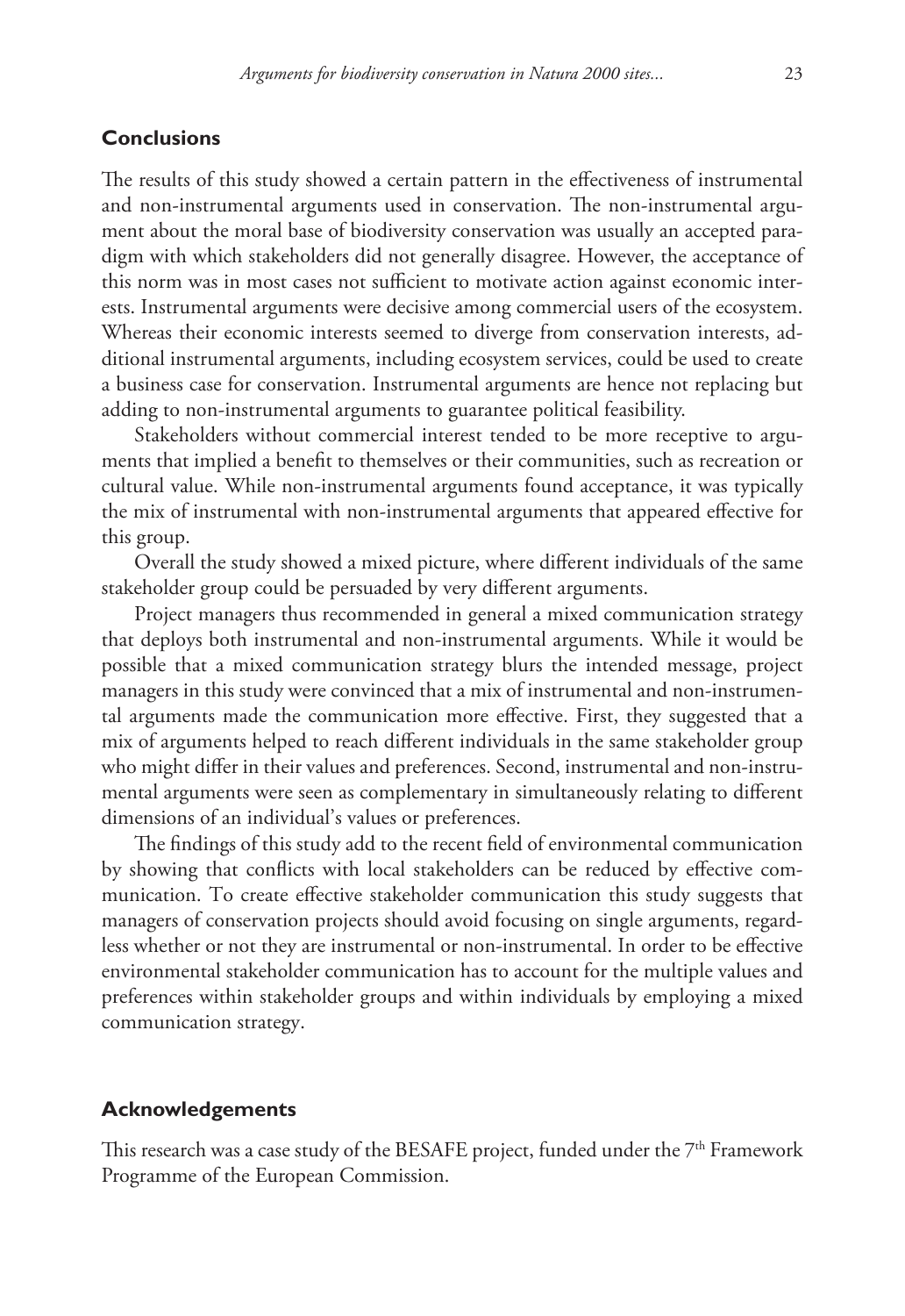# **References**

- Arnstein SR (1969) A ladder of citizen participation. Journal of the American Institute of Planners 35: 216–224. doi: [10.1080/01944366908977225](http://dx.doi.org/10.1080/01944366908977225)
- Blowfield M, Murray A (2008) Corporate social responsibility: A critical introduction. University Press, Oxford, 452 pp.
- Butchart S et al. (2010) Global biodiversity: Indicators of recent declines. Science 328: 1164–1168. [doi: 10.1126/science.1187512](http://dx.doi.org/10.1126/science.1187512)
- Callicott JB (1989) In defense of the land ethic: Essays in Environmental Philosophy. State University of New York Press, Albany, 325 pp.
- Secretariat of the Convention of Biological Diversity (2010) The Convention on Biological Diversity and the 10th meeting of the Conference of Parties (COP 10): Decision X/2 on Strategic Plan for Biodiversity 2011–2020. <http://www.cbd.int/decision/cop/?id=12268>
- Cook KS, Russell H, Levi M (2007) Cooperation without trust? Russell Sage Foundation, New York, 272 pp.
- Council of the European Communities (1992) Council Directive 92/43/EEC of May 1992 on the conservation of natural habitats and of wild fauna and flora. [http://eur-lex.europa.eu/](http://eur-lex.europa.eu/legal-content/EN/TXT/?uri=celex:31992L0043) [legal-content/EN/TXT/?uri=celex:31992L0043](http://eur-lex.europa.eu/legal-content/EN/TXT/?uri=celex:31992L0043)
- Dainton M, Zelley E (2014) Explaining theories of persuasion. In: Dainton M, Zelley E (Eds) Applying communication theory for professional life: A practical introduction. Sage publications, Thousand Oaks, 103–131.
- Delmas M, Toffel MW (2004) Stakeholders and environmental management practices: an institutional framework. Business Strategy and the Environment 13: 209–222. [doi: 10.1002/bse.409](http://dx.doi.org/10.1002/bse.409)
- Dexter LA (2006) Elite and specialized interviewing. ECPR Press, Colchester, 172 pp.
- European Commission (2011) Our life insurance, our natural capital: an EU biodiversity strategy to 2020. Communication from the commission to the European parliament, the council, the economic and social committee and the committee of the regions. COM (2011) 244 Final, Brussels.
- Evans D (2012) Building the European Union's Natura 2000 network. Nature Conservation 1: 11–26. [doi: 10.3897/natureconservation.1.1808](http://dx.doi.org/10.3897/natureconservation.1.1808)
- Folke C, Pritchard Jr L, Berkes F, Colding J, Svedin U (2007) The problem of fit between ecosystems and institutions: Ten years later. Ecology & Society 12: 30–68. [http://www.](http://www.ecologyandsociety.org/vol12/iss1/art30/) [ecologyandsociety.org/vol12/iss1/art30/](http://www.ecologyandsociety.org/vol12/iss1/art30/)
- Hardin G (1968) The Tragedy of the Commons. Science 162: 1243–1248. [doi: 10.1126/sci](http://dx.doi.org/10.1126/science.162.3859.1243)[ence.162.3859.1243](http://dx.doi.org/10.1126/science.162.3859.1243)
- Harrop SR (2011) 'Living in harmony with nature`? Outcomes of the 2010 Nagoya Conference of the Convention on Biological Diversity. Journal of Environmental Law 23: 117–128. [doi:](http://dx.doi.org/10.1093/jel/eqq032) [10.1093/jel/eqq032](http://dx.doi.org/10.1093/jel/eqq032)
- Howard BM, Braat L, Bugter R, Hails RH (2013) Deliverable 1.1. Report on the classification of arguments and the provisional framework. BESAFE, Alterra.<http://goo.gl/VWHjrP>
- Hutton J, Adams WM, Murombedzi JC (2005) Back to the barriers? Changing narratives in biodiversity conservation. Forum for Development Studies 32: 341–370. [doi:](http://dx.doi.org/10.1080/08039410.2005.9666319) [10.1080/08039410.2005.9666319](http://dx.doi.org/10.1080/08039410.2005.9666319)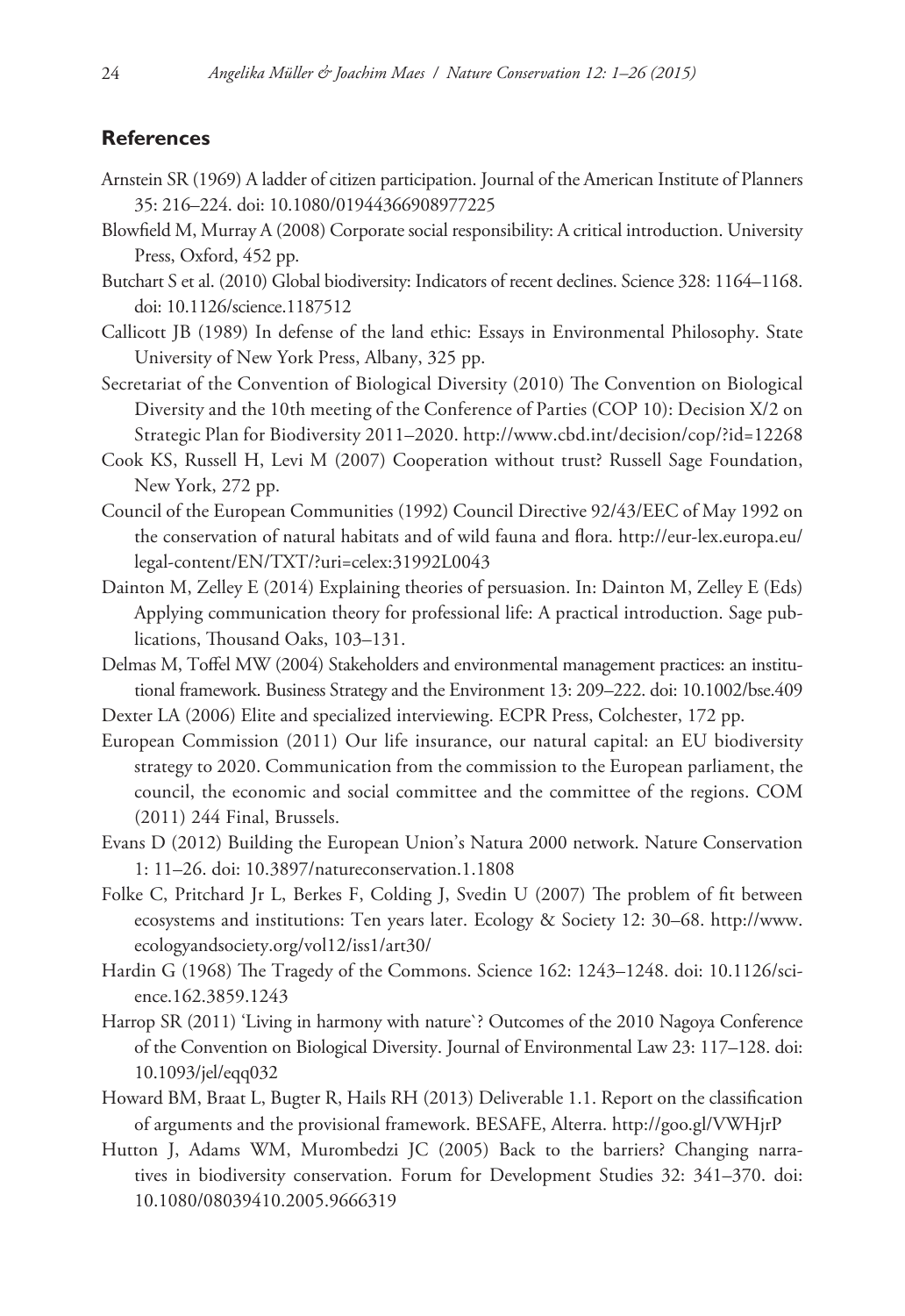- Jakobson R (1960) Closing statement: Linguistics and poetics. In: Sebeok TA (Ed.) Style in language. M.I.T. Press and John Wiley & Sons, New York, 350–377.
- Lanzerath D, Friele M (2014) Concepts and values in biodiversity (Routledge Studies in Biodiversity Politics and Management). Routledge, New York, 363 pp.
- Lasswell HD (1948) The structure and function of communication in society In: Schramm W, Roberts DF (Eds) The process and effects of mass communication. University of Illinois Press, Champaign, 84–99.
- Leopold A (1949) A sand county almanac and sketches here and there. Oxford University Press, Oxford, 240 pp.
- Mace GM, Cramer W, Dıaz S, Faith DP, Larigauderie A, Le Prestre P, Palmer M, Perrings C, Scholes RJ, Walpole M, Walther BA, Watson JA, Mooney HA (2010) Biodiversity targets after 2010. Current Opinion in Environmental Sustainability 2: 1–6. [doi:](http://dx.doi.org/10.1016/j.cosust.2010.03.003) [10.1016/j.cosust.2010.03.003](http://dx.doi.org/10.1016/j.cosust.2010.03.003)
- Meadows DH, Meadows DL, Randers J, Behrens WW (1972) The limits to growth. Universe books, New York, 205 pp.
- Mendelow AL (1981) Environmental scanning: The impact of the stakeholder concept. Proceedings from the second international conference on information systems, Cambridge (MA), USA, 407–417.
- Mishra AK (1996) Organisational responses to crisis: The centrality of trust. In: Kramer RM, Tyler TR (Eds) Trust in organizations: Frontier of theory and research. Sage Publications, Thousand Oaks, 261–287. [doi: 10.4135/9781452243610.n13](http://dx.doi.org/10.4135/9781452243610.n13)
- Mitchell RK, Agle BR, Wood DJ (1997) Toward a theory of stakeholder identification and salience: Defining the principle of who and what really counts. Academy of Management Review 22: 853–888. <http://www.jstor.org/stable/259247>
- Næss A (1973) The shallow and the deep, long-range ecology movement: A summary. Inquiry: An Interdisciplinary Journal of Philosophy 16: 95–100. [doi:](http://dx.doi.org/10.1080/00201747308601682) [10.1080/00201747308601682](http://dx.doi.org/10.1080/00201747308601682)
- Newig J, Fritsch O (2009) Environmental governance: participatory, multi-level and effective? Environmental Policy and Governance 19: 197–214. [doi: 10.1002/eet.509](http://dx.doi.org/10.1002/eet.509)
- O'Neill J, Holland A, Light A (2008) Environmental Values (Routledge Introductions to Environment: Environment and Society Texts). Routledge, New York, 232 pp.
- O'Keefe DJ (2002) Persuasion: Theory and research. Sage Publications, Thousand Oaks, 384 pp.
- Plant R, Ryan P (2013) Ecosystem services as a practicable concept for natural resource management: some lessons from Australia. International Journal of Biodiversity Science, Ecosystem Services & Management 9: 44–53. [doi: 10.1080/21513732.2012.737372](http://dx.doi.org/10.1080/21513732.2012.737372)
- Primmer E (2011) Policy, project and operational networks: channels and conduits for learning in forest biodiversity conservation. Forest Policy and Economics 13: 132–142. [doi:](http://dx.doi.org/10.1016/j.forpol.2010.06.006) [10.1016/j.forpol.2010.06.006](http://dx.doi.org/10.1016/j.forpol.2010.06.006)
- Primmer E, Jokinen P, Blicharska M (2014a) Final report synthesizing the analysis on effectiveness in case studies. <http://goo.gl/lo3SsQ>
- Primmer E, Paloniemi R, Similä J, Tainio A (2014b) Forest owner perceptions of institutions and voluntary contracting for biodiversity conservation: Not crowding out but staying out. Ecological Economics 103: 1–10. [doi: 10.1016/j.ecolecon.2014.04.008](http://dx.doi.org/10.1016/j.ecolecon.2014.04.008)